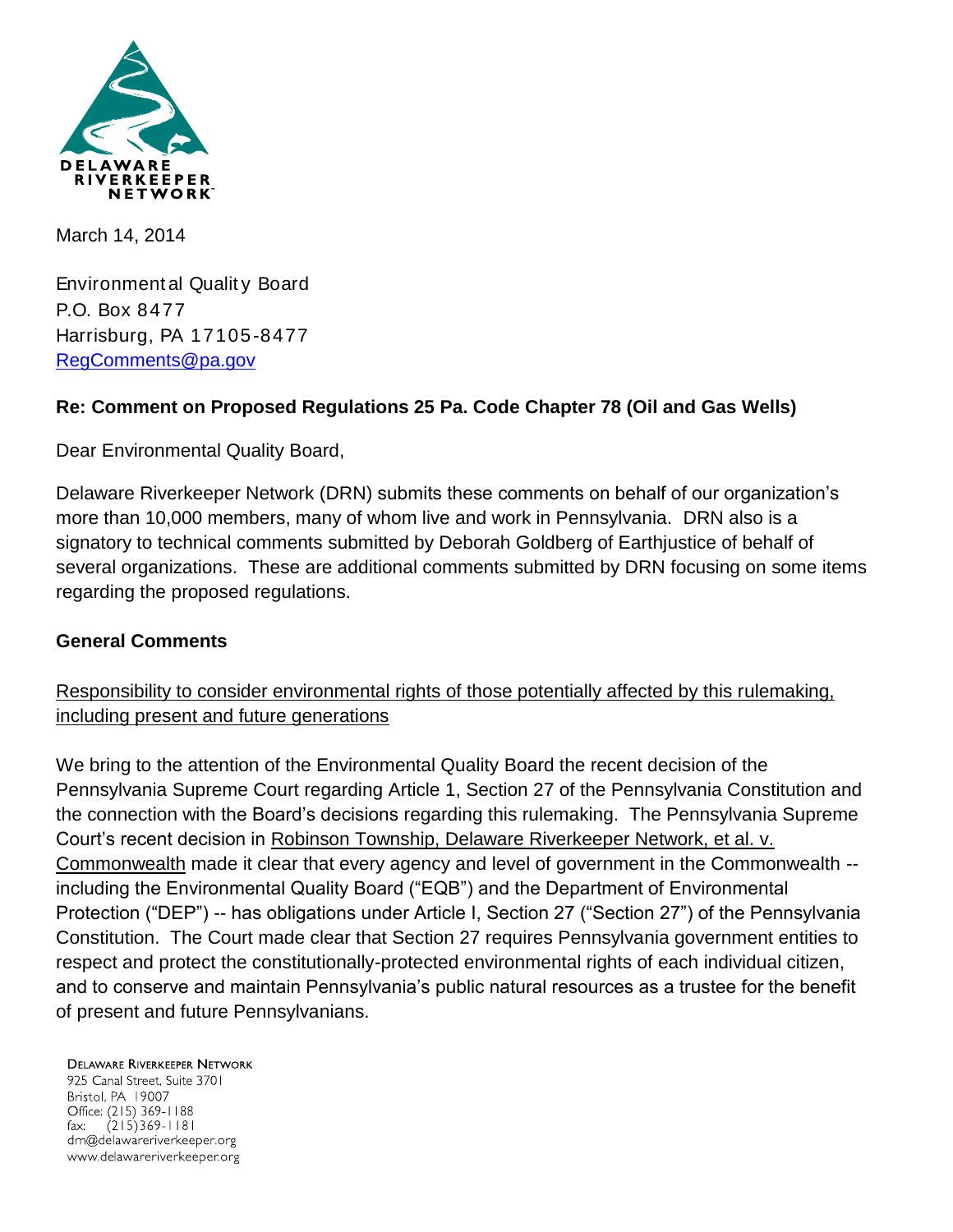Section 27 states:

The people have a right to clean air, pure water, and to the preservation of the natural, scenic, historic and esthetic values of the environment. Pennsylvania's public natural resources are the common property of all the people, including generations yet to come. As trustee of these resources, the Commonwealth shall conserve and maintain them for the benefit of all the people.

As explained in the Court's analysis, Section 27 restrains the EQB from enacting regulations that will: 1) cause unreasonable "actual or likely degradation" of air or water quality, or other protected constitutional features, such as natural and scenic values of the environment;<sup>1</sup> and/or 2) allow the "degradation, diminution, or depletion of public natural resources, whether such degradation, diminution, or depletion would occur through direct state action or indirectly, e.g., because of the state's failure to restrain the actions of private parties."<sup>2</sup> Just like the General Assembly, Section 27 restrains the EQB from unduly infringing upon individual environmental rights protected by Section 27, and from breaching its duties as a trustee of public natural resources under Section 27. The EQB must consider, in advance of enacting the proposed regulations, whether it will violate these Section 27 duties and restrictions.<sup>3</sup>

For instance, the EQB must consider and address whether its regulations place higher environmental burdens on some Pennsylvania citizens than others, or whether the regulations will have "significant of irreversible effects in the short or long term."<sup>4</sup> If the EQB fails to consider and address these issues, and enacts the proposed regulations anyway, the EQB would breach the duty of impartiality that it must abide by under Section 27. This duty mandates that the EQB, as a trustee, treat the beneficiaries of the Section 27 public trust – present and future Pennsylvanians – equitably in light of the trust's purposes.<sup>5</sup>

Also, as a trustee under Section 27, the EQB is bound by the duty of loyalty to act *solely* in the interest of the beneficiaries of the public trust.<sup>6</sup> Thus, the EQB may not elevate private interests over the interests of present and future Pennsylvanians to an environment of quality, and of the enjoyment of their public natural resources.

Section 27 equally limits the EQB's authority to permit development unless it is sustainable. Section 27 specifically establishes a preference for protecting the natural quality of the environment and its benefits over development and disturbance, requiring that the EQB take the

 $\overline{a}$ 

4 Id. at 959 & n.46, 980; see also id. at 959 n.45, 20 Pa.C.S. § 7773.

Page **2** of **18**

<sup>&</sup>lt;sup>1</sup> Robinson Twp., Delaware Riverkeeper Network, et al. v. Com., 83 A.3d 901, 951-955 (Pa.  $2013$ )(plurality).

<sup>&</sup>lt;sup>2</sup> ld. at 957.

<sup>&</sup>lt;sup>3</sup> l<u>d.</u> at 952, 959 & n.46; <u>see also id.</u> at 959 n.45, 20 Pa.C.S. § 7203(a) & (c)(5); <u>In re Scheidmantel,</u> 868 A.2d 464, 492 (Pa. Super. Ct. 2005) ("trustee's action must represent an actual and honest exercise of judgment predicated on a genuine consideration of existing conditions").

 $^{\circ}$  <u>ld.</u> at 957, 959, 980.

 $\degree$  l<u>d.</u> at 957 & 959 n.45; 20 Pa.C.S. § 7772(a) (describing trustee's duty of loyalty).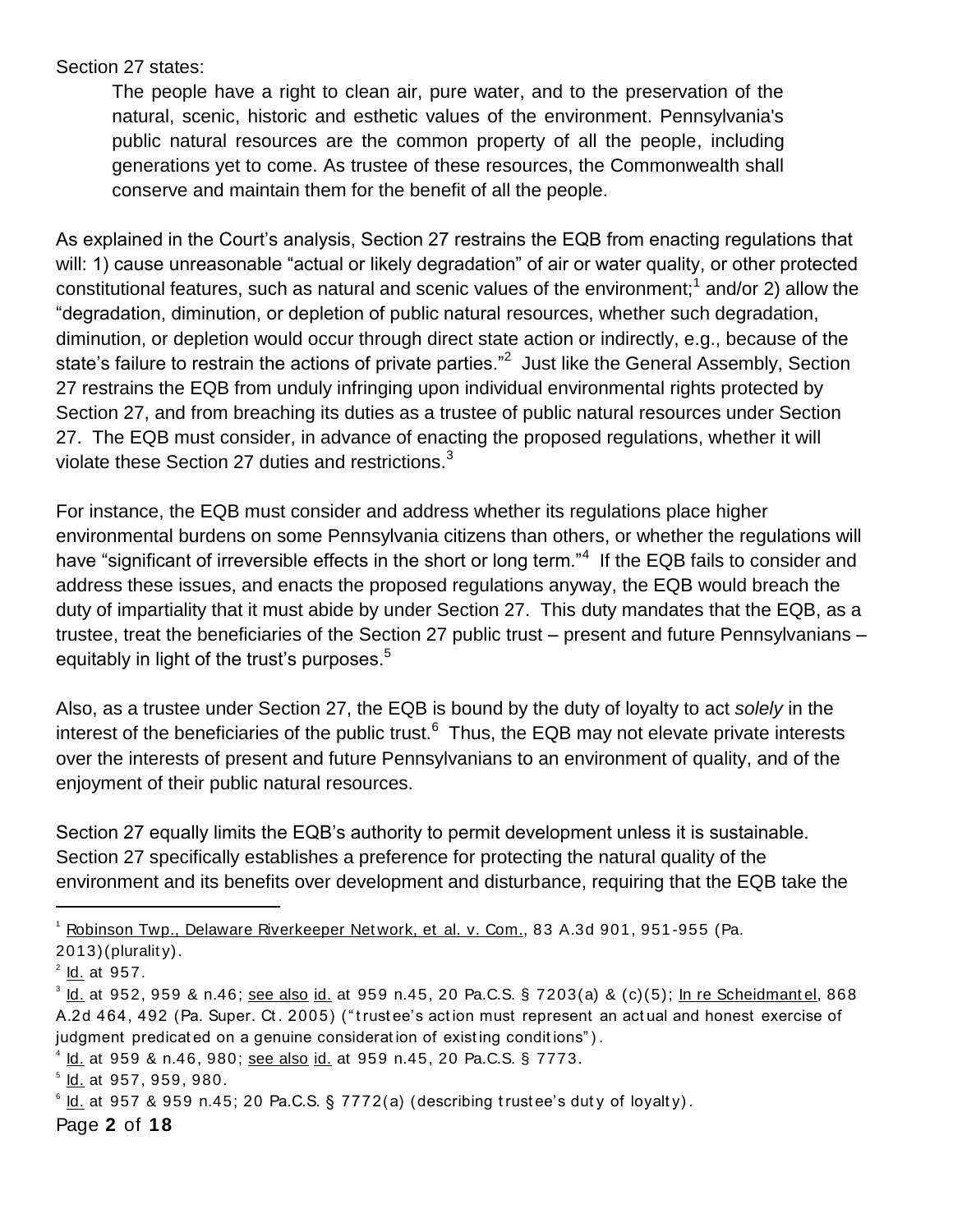same focus and care in its own regulations.<sup>7</sup> Thus, Section 27 prevents the EQB from taking a narrow view in its regulations to focus only on technical requirements for segmented parts of the oil and gas process development process. As a trustee, and as a government agency whose actions could unreasonably infringe upon individual environmental rights, the EQB cannot be blind to a holistic view of the public natural resources and people being impacted. It equally cannot rely on the regulation of individual segments of oil and gas development process to substitute for examining and addressing the impact of the component parts of the process as a whole. The EQB cannot allow its focus on technical regulations to obscure broader considerations of whether the particular regulated action will damage the environment and human health.

Section 27, in effect, restrains the EQB from ignoring the environmental and human health context in which the regulated industry operates, and likewise prevents it from doing so solely to benefit the interests of the private regulated industry.

DRN requests that the Board consider this obligation fully before moving ahead with regulatory changes that have the potential to harm the environment and human health.

# Electronic filing and public posting of documents

Throughout the proposed regulations, electronic submission of applications and other documents is proposed for some items. DRN advocates that all submissions for applications, reports, maps, monitoring data, and other filings be required to be made electronically. The Pennsylvania Department of Environmental Protection (DEP) should post all of these documents on a publicly accessible web platform to allow access by the public in a timely way. The technology is available and should be routine practice by operators in their internal documentation processes.

We state this with the backdrop of a recent news article reporting that natural gas production reports filed by operators with DEP had incorrect data which had to be corrected by the agency 94 times since 2010. $8$  The news report contains a link to a DEP-generated document that shows several companies, operating in both unconventional and conventional formations, submitted incorrect information that DEP had to retract and resubmit to the database. Many of the errors were by the largest of companies such as Range Resources, Chevron, Chesapeake and Exxon's subsidiary XTO, companies that certainly should be able to use an electronic filing system with accuracy.

This poor performance by gas operators makes it clear that more accountability is needed in terms of accurate reporting and the attention that operators give to it and it raises questions about the accuracy of all reports filed by operators with DEP. The need for accurate reporting of gas

<sup>&</sup>lt;sup>7</sup> <u>ld.</u> at 973 n.55.

<sup>&</sup>lt;sup>8</sup> http://m.thetimes-tribune.com/news/internal-report-shows-dep-corrected-production-data-94-times[since-2010-1.1647105](http://m.thetimes-tribune.com/news/internal-report-shows-dep-corrected-production-data-94-times-since-2010-1.1647105)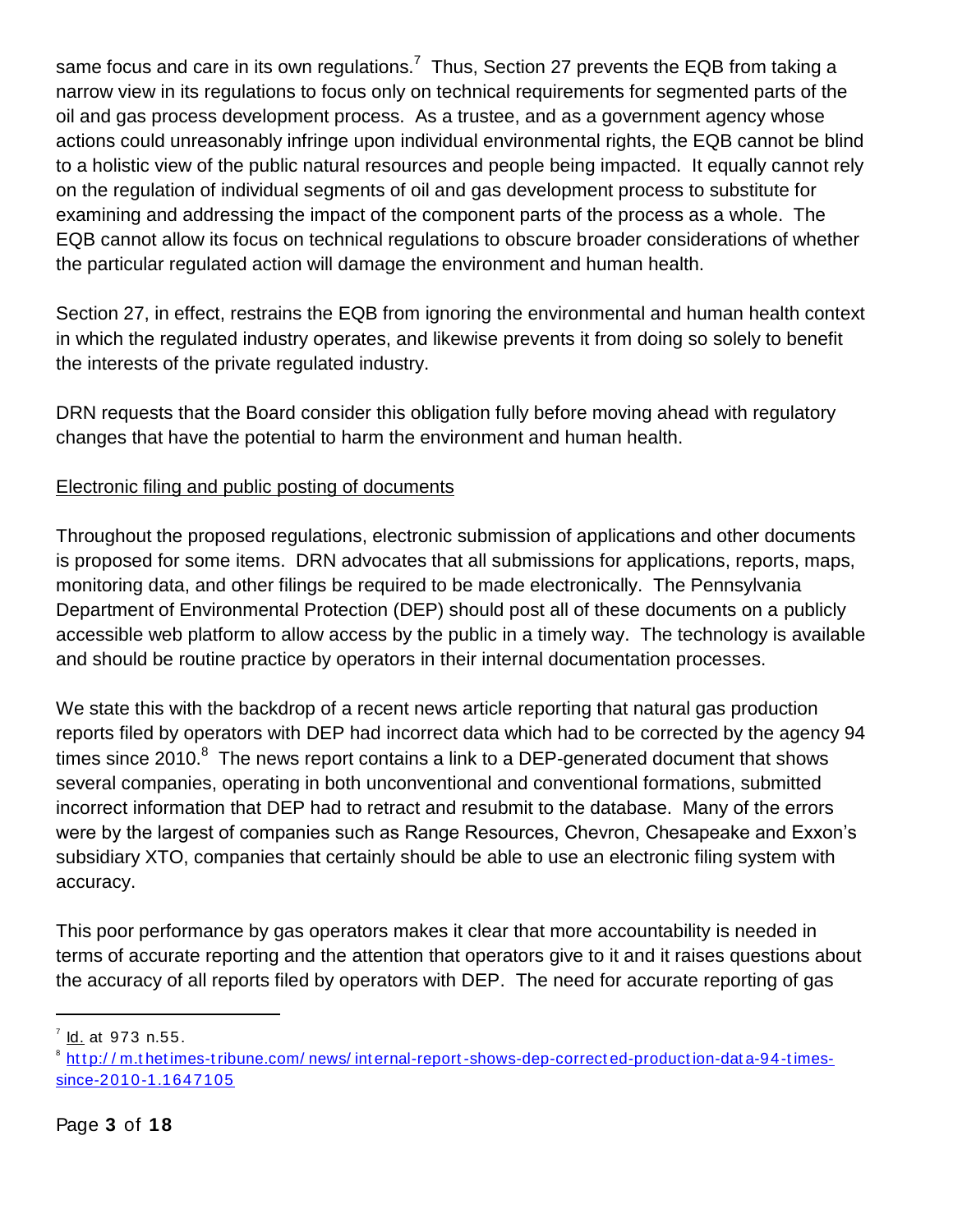and oil development activities is not just a bureaucratic exercise; it is the primary way that DEP provides oversight, especially considering that inspections and onsite visits are costly and require more staff than DEP can provide under current funding restraints.

We suggest that a requirement by DEP that all gas and oil reports be filed electronically will make this practice routine and mandatory filing will supply DEP with an enforcement mechanism when reporting is not accurate, complete or timely. DEP will need an internal review system that promptly verifies accuracy and should apply its power to issue violations and fines for inaccurate, incomplete or late reporting.

Finally, the posting of these reports on a publicly available web platform is crucial as a means of supplying information about operators and gas development activities to the public - activities that directly affect many people who live, work and recreate in Pennsylvania. Much of this information is only available to the public through file reviews, which are time consuming, have costs associated with them, and is beyond the reach of most of the general working public.

The transparency of DEP about these activities can be measured by evaluating how open the agency is regarding reports from the industry. Under the current practices, DEP does not measure up well in this regard. We are aware that overall the industry lacks a willingness to share information, especially considering the nondisclosure of formulas used in hydraulic fracturing and other closely-held information. This argues for DEP to provide public access to the data they should be able to get and, indeed, DEP is proposing more reports to be filed and more public postings in this rulemaking than are required in current regulations. In all specific sections of this rulemaking where filing of documents by operators to DEP is required, the filing should also be electronic and made available to the public on a web platform. But there are many areas where DEP shrinks from this task. DRN requests that electronic filing and public posting of reports and data from operators be required for all information relevant to gas and oil development activities.

### Preventing and avoiding damage v. mitigation alone; cumulative impacts must be considered

In addition to the Pennsylvania Supreme Court ruling that makes clear the mandates of Article 1 Section 27 of the Pennsylvania Constitution, as discussed above, the Board must reconsider its general approach to decisionmaking regarding potentially harmful outcomes based on federal policies and science.

The bar needs to be raised to require that gas and oil development avoid harm to public resources, the environment, communities, and public health. In proposed Section 78.15, for instance, it is stated under (f)(3)(iii) "a description of the measures proposed to be taken to avoid or mitigate impacts, if any" are to be included in the application for a well permit, including a permit that will potentially negatively impact a public resource. To indicate that choosing to avoid or to mitigate is of equal value by not affirmatively stating the requirement to avoid harm in the first instance, is unacceptable and does not honor the duty to avoid damages.

Page **4** of **18**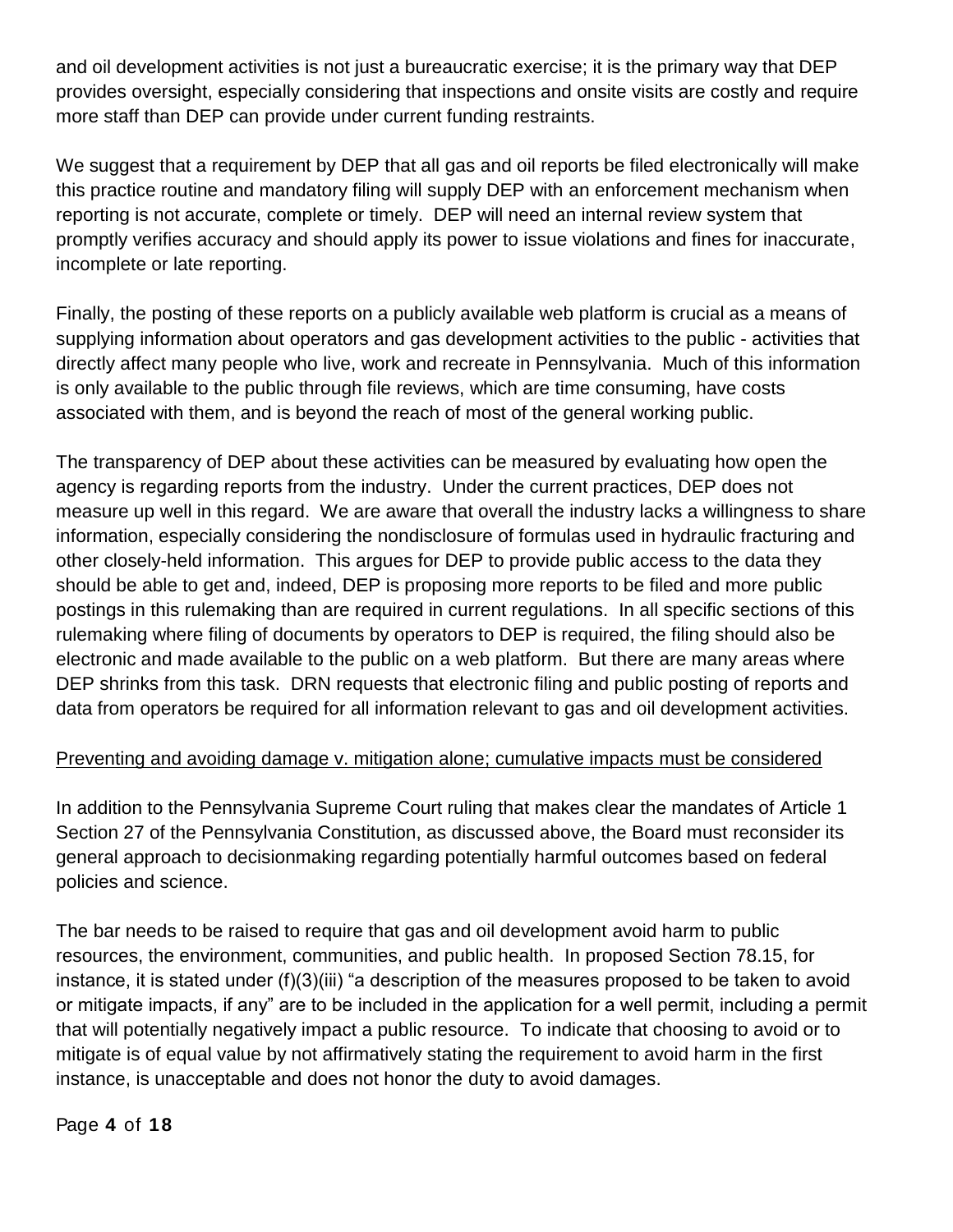The U.S. Council on Environmental Quality states that impacts should be avoided altogether by not taking a certain action or parts of a certain action and includes as options to minimize, reduce, rectify and compensate for adverse impacts of development. $9$  Once a natural system such as a wetland is damaged or destroyed, it is very difficult to restore that resource's full function or to replace those lost ecosystem functions with another. The far better policy is to prevent the damage rather than try to repair or replace after the intact natural system is diminished.

A report from New Jersey Department of Environmental Protection concludes that less than half the wetlands mitigated were successful; only 48% concurred with their design specifications on average, leaving most sites without the mitigation goals accomplished.<sup>10</sup> A report from the New Hampshire Office of the Energy and Planning warns that there is a lack of scientific evidence that documents the success or failure of mitigating adverse impacts through wetlands creation or expansion; contracted wetlands are not necessarily successfully providing environmental benefit.<sup>11</sup> In other words, mitigation is a leap of faith not founded on scientific evidence.

DRN requests that it be stated affirmatively that harm to the environment should be avoided first and foremost. Only after avoidance or prevention has been thoroughly exhausted as an option should an application for a permit be allowed to proceed. This precautionary approach is reasonable when considering how much damage has already been done to the environment in the Commonwealth.

The cumulative impact of development activities has caused substantial harm that has handicapped our ability to achieve and maintain environmental quality and healthy communities. For instance, in regards to wetlands, Pennsylvania has lost approximately 56% of its original wetlands, according to EPA studies. 2200 miles of streams in Pennsylvania have been harmed by coal extraction.<sup>12</sup> When looking at both groundwater and streams, coal mine drainage has contaminated more than 3,000 miles of streams and associated ground waters in Pennsylvania.<sup>13</sup>

Pennsylvania cannot afford to absorb more environmental degradation; oil and gas development can reasonably be considered the straw that breaks the Commonwealth's back. A recent report by the Nature Conservancy concluded that by 2030, 38,000 to 90,000 acres of forest could be cleared by Marcellus gas well development in Pennsylvania; already 3,500 acres have been cleared and another 8,500 acres of forest is within 300 feet - a critically damaging distance - of

<sup>&</sup>lt;sup>9</sup> http://www.gpo.gov/fdsys/granule/CFR-2012-title40-vol34/CFR-2012-title40-vol34-sec1508-[20/ cont ent](http://www.gpo.gov/fdsys/granule/CFR-2012-title40-vol34/CFR-2012-title40-vol34-sec1508-20/content-detail.html) -det ail.ht ml

http://www.state.nj.us/dep/dsr/wetlands/final.pdf

New Hampshire Office of Energy and Planning, " Wet lands Mitigation/ Rest oration Issues", Technical Bullet in 2, spring 1988.

 $12$  http://www.epa.gov/reg3wapd/nps/mining.html

<sup>&</sup>lt;sup>13</sup> http://pa.water.usgs.gov/projects/energy/amd/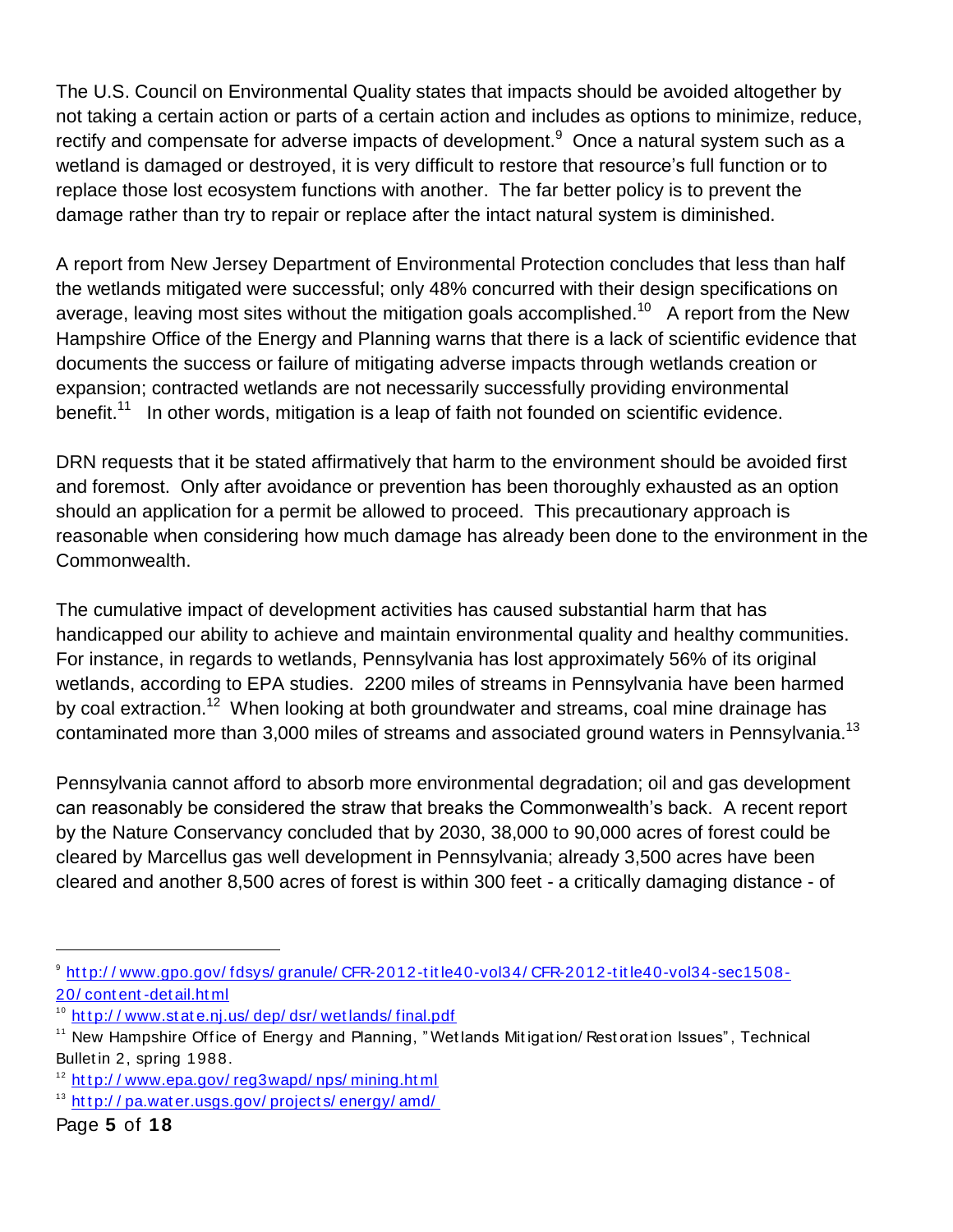new edges created by gas wells and their infrastructure.<sup>14</sup> 300 to 750 well pads can be expected within a half mile of Exceptional Value streams, the Pennsylvania's highest quality waterways. And between 900 and 2200 well pads can be expected across state lands; the State doesn't own 80% of State Park and Game Lands.<sup>15</sup>

According to a peer reviewed journal paper that examines the footprint of Marcellus shale gas and wind through scenario analysis, a model showed that 1.1 million acres of presently intact forest in the Marcellus shale play will be impacted by this "energy sprawl", most of it from natural gas development; approximately 70% of the land underlain by Marcellus shale is forested.<sup>16</sup> The report points out that forests provide important water quality benefits and the loss of forested land increases the cost of providing safe drinking water to the urban areas that rely on it.<sup>17</sup> The documented benefits of forest ecosystem services to water purification are discussed in a U.S. Forest Service report; the loss of these services can degrade water quality.<sup>18</sup> Scientific literature explains the clear link between forests and water quality, verifying that reductions in forest cover correlate with negative changes in water chemistry, such as increased levels of nitrogen, phosphorus, sodium, chlorides and sulfates as well as reduced levels of macroinvertebrate diversity.<sup>19</sup>

Researchers at the Academy of Natural Sciences have discovered that where high density of natural gas wells occur, adjacent streams in Pennsylvania's Marcellus are experiencing decreased water quality as demonstrated by lower macroinvertebrate density and higher levels of specific conductivity and total dissolved solids. $^{20}$ 

Also projected in Evans et al is upwards of 1 ¼ million acres of new impervious surface across the Marcellus from gas well development, which has directly adverse impacts on water quality and

[vzOeS70AHsnIGgDg&usg=AFQjCNEwDZw8FFg8WauDz\\_NH6l8x0V-](http://www.google.com/url?sa=t&rct=j&q=&esrc=s&source=web&cd=1&ved=0CCkQFjAA&url=http%3A%2F%2Fwww.nature.org%2Fourinitiatives%2Fregions%2Fnorthamerica%2Funitedstates%2Fpennsylvania%2Fpa-energy-executive-summary.pdf&ei=V-wcU-vzOeS70AHsnIGgDg&usg=AFQjCNEwDZw8FFg8WauDz_NH6l8x0V-HXA&sig2=3qqXUNAbbDhe59Bsrb03zg&bvm=bv.62578216,d.dmQ)

 $\overline{a}$ 

Page **6** of **18**

 $14$ http://www.google.com/url?sa=t&rct=j&q=&esrc=s&source=web&cd=1&ved=0CCkQFjAA&url=http%3A% [2F%2Fwww.nat ure.org%2Fourinit iat ives%2Fregions%2Fnort hamerica%2Funit edst at es%2Fpennsylvania%2F](http://www.google.com/url?sa=t&rct=j&q=&esrc=s&source=web&cd=1&ved=0CCkQFjAA&url=http%3A%2F%2Fwww.nature.org%2Fourinitiatives%2Fregions%2Fnorthamerica%2Funitedstates%2Fpennsylvania%2Fpa-energy-executive-summary.pdf&ei=V-wcU-vzOeS70AHsnIGgDg&usg=AFQjCNEwDZw8FFg8WauDz_NH6l8x0V-HXA&sig2=3qqXUNAbbDhe59Bsrb03zg&bvm=bv.62578216,d.dmQ) [pa-energy-execut ive-summary.pdf&ei=V-wcU-](http://www.google.com/url?sa=t&rct=j&q=&esrc=s&source=web&cd=1&ved=0CCkQFjAA&url=http%3A%2F%2Fwww.nature.org%2Fourinitiatives%2Fregions%2Fnorthamerica%2Funitedstates%2Fpennsylvania%2Fpa-energy-executive-summary.pdf&ei=V-wcU-vzOeS70AHsnIGgDg&usg=AFQjCNEwDZw8FFg8WauDz_NH6l8x0V-HXA&sig2=3qqXUNAbbDhe59Bsrb03zg&bvm=bv.62578216,d.dmQ)

[HXA&sig2=3qqXUNAbbDhe59Bsrb03zg&bvm=bv.62578216,d.dmQ](http://www.google.com/url?sa=t&rct=j&q=&esrc=s&source=web&cd=1&ved=0CCkQFjAA&url=http%3A%2F%2Fwww.nature.org%2Fourinitiatives%2Fregions%2Fnorthamerica%2Funitedstates%2Fpennsylvania%2Fpa-energy-executive-summary.pdf&ei=V-wcU-vzOeS70AHsnIGgDg&usg=AFQjCNEwDZw8FFg8WauDz_NH6l8x0V-HXA&sig2=3qqXUNAbbDhe59Bsrb03zg&bvm=bv.62578216,d.dmQ)

 $15$  Ibid.

<sup>&</sup>lt;sup>16</sup> Evans, Kiesecker, " Shale Gas, Wind, and Water: Assessing the Potential Cumulative Impacts of Energy Development on Ecosyst em Services within the Marcellus Paly", PLOS/One, DOI:

<sup>10.1371/</sup> journal.pone.0089210, February 19, 2014.

 $17$  Ibid.

<sup>&</sup>lt;sup>18</sup> Robert A. Smail & David J. Lewis, Forest Service, U.S. Dep't of Agric., Forest Land Conversion, Ecosystem Services, and Economic Issues for Policy: A Review 12 (2009), www.fs.fed.us/ openspace/ fote/ pnw[gt r797.pdf](http://www.fs.fed.us/openspace/fote/pnw-gtr797.pdf)

<sup>&</sup>lt;sup>19</sup> Jackson, J.K. & Sweeney, B.W., "Expert Report on the Relationship Between Land Use and Stream Condition (as Measured by Water Chemistry and Aquatic Macroinvertebrates) in the Delaware River Basin," St roud Wat er Research Cent er, Avondale, PA.

<sup>&</sup>lt;sup>20</sup>Academy of Natural Sciences of Drexel University, "A Preliminary Study of the Impact of Marcellus Shale Drilling on Headwat er St reams," available at http://www.ansp.org/research/pcer/projects/marcellus-shale[prelim/ index.php](http://www.ansp.org/research/pcer/projects/marcellus-shale-prelim/index.php)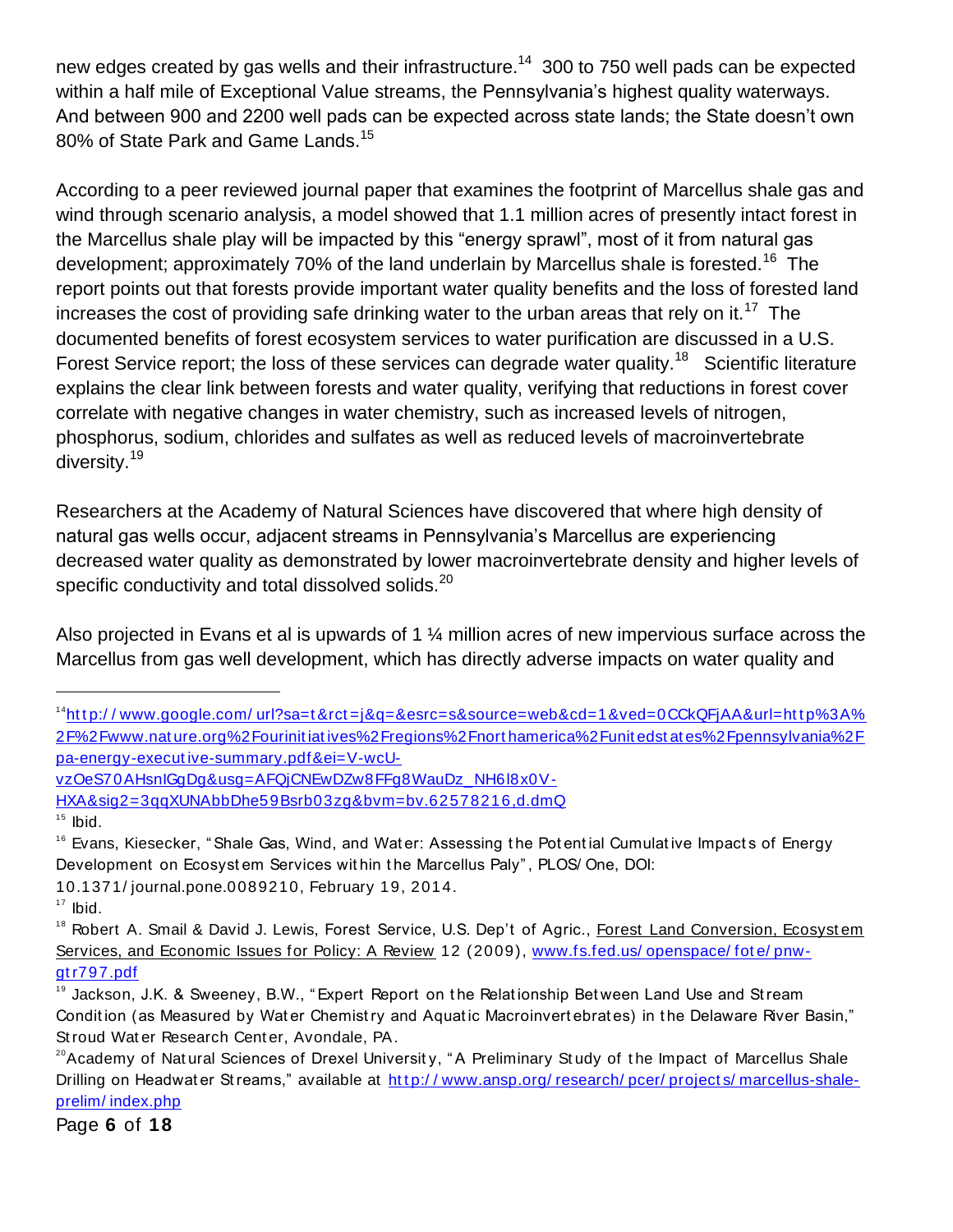water supplies and the maintenance of biological life in streams and causes increased polluted stormwater runoff, sedimentation and flooding to waterways. The report concludes that the cumulative impacts of this industrial development will be the most challenging and most damaging.<sup>21</sup> These cumulative impacts must be considered by DEP in this rulemaking. Viewed in the context of legacy pollution and ecosystem degradation from coal extraction, other development and prior land use changes across the State, the damage to Pennsylvania's environment that will result from the proposed gas and oil operations has the potential to cripple our air, water and natural values and must be fully analyzed by the Board from this perspective.

## Impacts from natural gas and oil infrastructure

The proposed rulemaking does not fully consider all infrastructures when analyzing for impacts from oil and gas operations on public resources. For instance, in proposed Section 78.15 (f) only the well and access road is considered for impacts to a public resource. The gathering pipeline, pit or open impoundment, soil stockpile area, and any area cleared of existing vegetation or where land use has changed or is impacted should also be analyzed for potential detrimental impacts. These impacts can occur a significant distance from the disturbance such as development of gas wells and related infrastructure near and adjacent to state parks and forest lands, national parks and the Wild and Scenic Delaware River, or high quality streams protected as special protection waters.

According to the Nature Conservancy, pipeline construction associated with natural gas wells in the Marcellus in Pennsylvania will increasingly impact the environment.<sup>22</sup> Significant clearing of open lands and forest and the crossing of streams and disturbance of wetlands by the gathering and transmission pipelines cause degradation of soils and loss of vegetative and forest cover, erosion and sedimentation and degrading stream impacts.

Stream crossings require streambank clearing and riparian area disturbance and are a routine source of sediment and other construction related pollution to waterways despite permitting requirements. The long periods of time the lines are under construction, the areas excavated and under active disturbance for long distances and on steep slopes, and the clearing, grading, and trench cutting done in a sequence that leaves these areas susceptible to erosion before revegetation is accomplished, results in substantial environmental impact to both land and water. $^{23}$ 

10.1371/ journal.pone.0089210, February 19, 2014.

http://elibrary.ferc.gov/idmws/docket sheet.asp

<sup>&</sup>lt;sup>21</sup> Evans, Kiesecker, "Shale Gas, Wind, and Water: Assessing the Potential Cumulative Impacts of Energy Development on Ecosyst em Services wit hin t he Marcellus Paly" , PLOS/ One, DOI:

 $22$  The Nature Conservancy, "Natural Gas Pipelines," Excerpt from Report 2 of the Pennsylvania Energy Impact s Assessment , December 16, 2011, at 7.

http://www.nature.org/ourinitiatives/regions/northamerica/unitedstates/pennsylvania/ng-pipelines.pdf

<sup>&</sup>lt;sup>23</sup> Comments on Environment al Assessment of MARC I Hub Line Project, Exhibit G, FERC Docket No. CP10 -480-000, Submittal 20110711-5189 (filed Jul. 22, 2011) (statement of Susan Beecher, Executive Direct or, Pike Count y PA Conservat ion Dist rict (Jul. 8, 2011)),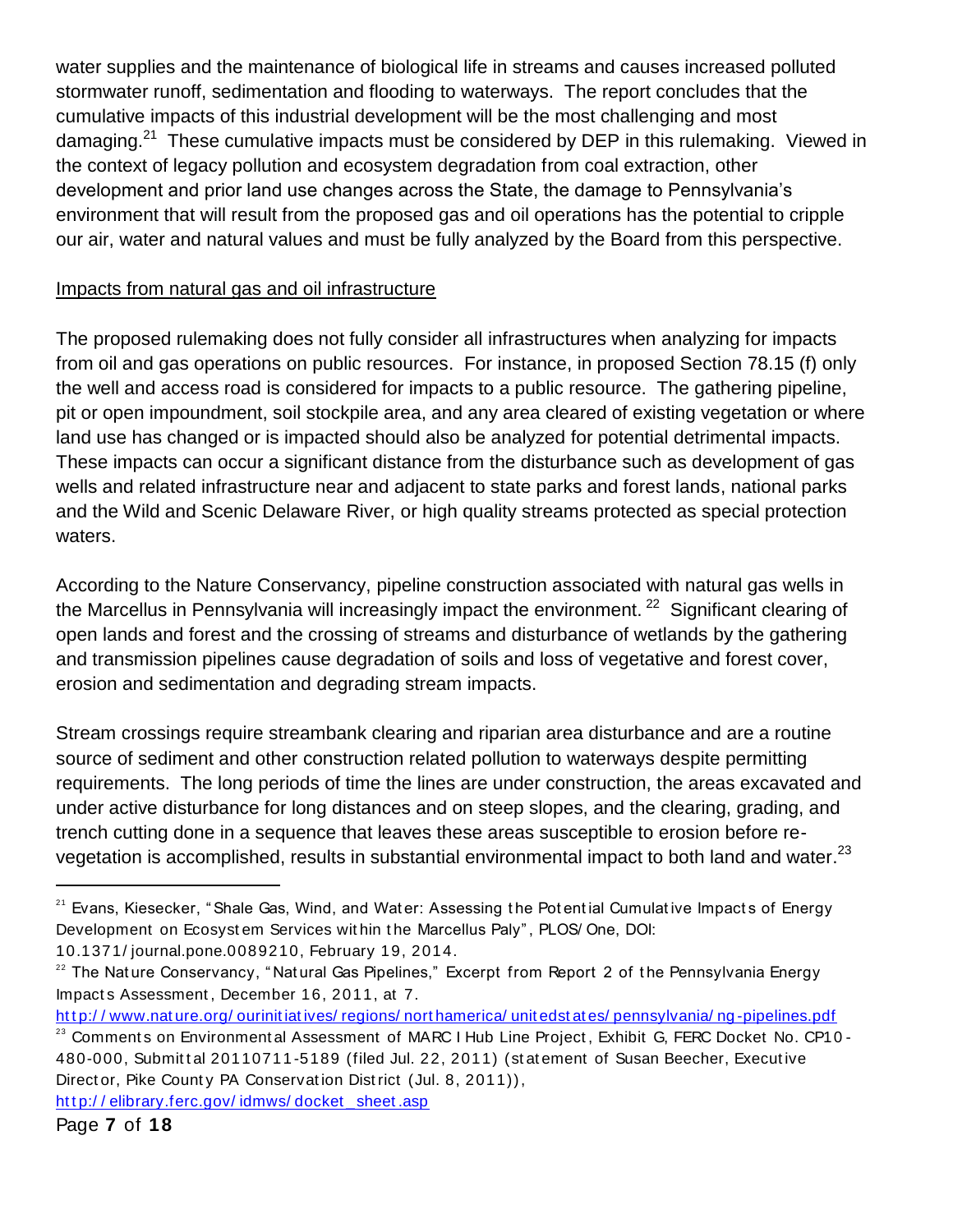The average shale gas well with infrastructure will clear approximately 7.4 acres of land directly and will cause indirect forest impacts from new edges of 18.5 acres, with a total 25.9 acres of direct and indirect impacts from each well.<sup>24</sup> The thousands of gathering lines – at a larger diameter than for shallow gas wells, perhaps even larger and operating at greater pressure than interstate transmission lines<sup>25</sup> -- required to move gas from the well to transmission lines will affect between 120,000 and 300,000 acres in Pennsylvania, an area that is larger than the amount expected from all the other parts of the typical gas well (pads, roads, etc.) combined according to the Nature Conservancy study. About half of these pipeline impacts are expected to occur in currently forested areas.<sup>26</sup> These forested areas will experience habitat value loss; "interior" forest species habitat could be eliminated on 360,000 to 900,000 acres, depending on the build out scenario. The report points out that this is far greater than the combined forest interior impacts of all other energy types examined in their report. $27$ 

# Jurisdictional agencies, including municipalities, should be encouraged to participate in decision making

Jurisdictional agencies and local governments should be attracted to participate in decisions that may impact public resources. No requirement for municipalities to be notified about impacts to public resources is proposed in the rulemaking. Only allowing 15 days for jurisdictional agencies to provide comments on actions that could affect resources they are responsible for or reliant on is not adequate. These entities should be notified and given ample response time, which should be at least 30 days because in many instances agencies and municipalities operate in a public process (such as discussion at a regular public meeting) and/or have restrictions on the resources they can engage, requiring a longer response time.

Similarly other aspects of the proposed rulemaking that result in permits or decisions that can impact agencies and local governments and the resources they responsible for should be designed to encourage participation and sharing of information. Participation of these entities will improve the public input process and, in turn, provide DEP with valuable information and perspective, resulting in better decisions by the agency. There are several reporting requirements proposed, for instance, in this rulemaking. Municipalities and jurisdictional agencies should be copied on reports, sampling results, and other information that will assist in the management and protection of important resources and community assets.

http://www.nature.org/ourinitiatives/regions/northamerica/unitedstates/pennsylvania/ng-pipelines.pdf

<sup>&</sup>lt;sup>24</sup> The Nature Conservancy, "An Assessment of the Potential Impacts of High Volume Hydraulic Fracturing on Forest Resources," December 19, 2011, at 13.

 $25$  The Nature Conservancy, "Natural Gas Pipelines," Excerpt from Report 2 of the Pennsylvania Energy Impact s Assessment , December 16, 2011, at 1.

<sup>&</sup>lt;sup>26</sup> The Nature Conservancy, "Natural Gas Pipelines," Excerpt from Report 2 of the Pennsylvania Energy Impact s Assessment , December 16, 2011, at 8.

 $27$  lbid.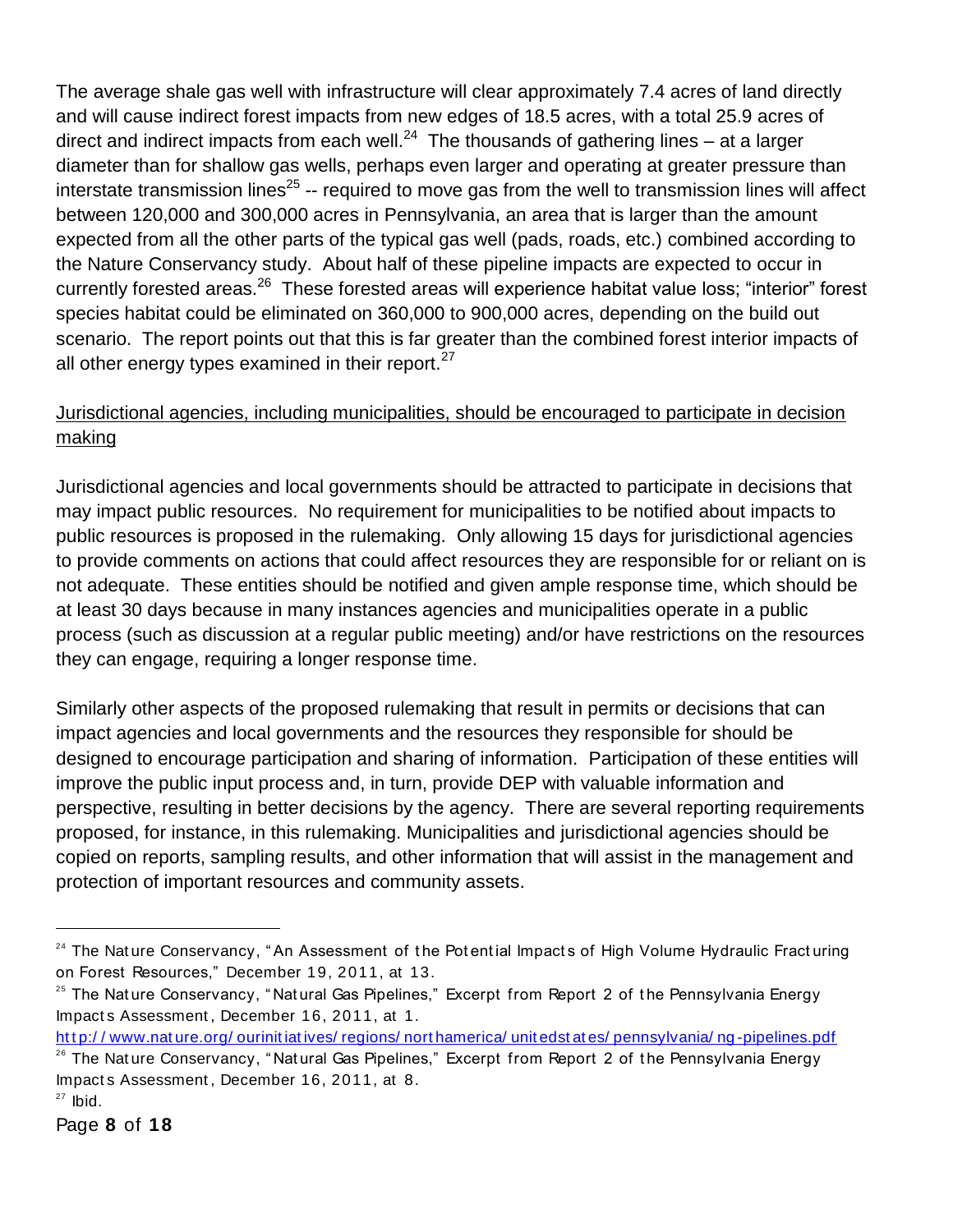# Prohibition of open pits, open tanks, and centralized impoundments that contain waste and/or contaminated materials

As addressed extensively in comments filed jointly by Delaware Riverkeeper Network with Earthjustice dated 3.14.14 ("joint comments"), we oppose the use of open pits, open tanks, and central impoundments because of the numerous pathways of pollution these facilities provide and which cannot be avoided. The pollution from these open facilties also cannot be mitigated due to their very nature. Whether used as "temporary", as is proposed for the open pits, or for a longer time frame, the water and air pollution caused by the pits, open tanks, and centralized impoundments is not justified and must be altogether prohibited.

One note we want to emphasize is our opposition to the allowance of acid mine drainage (or "mine influenced water") or other fluids (such as sewage effluent, landfill leachate, cooling tower water, etc.) to be placed in centralized impoundments or otherwise mixed with other fluids (usually for reuse for hydraulic fracturing) and considered to be "fresh water". The proposed provision that DEP can allow contaminated fluids to be used on well sites and mixed with other waters in impoundments intended and constructed only for fresh water rather than hazardous materials is completely unacceptable and is an irresponsible provision in this rulemaking. DRN is opposed to this proposal.

# Prohibition of the placement in a pit, the burial and land application of drill cuttings and prohibition of the spreading of brine for dust control, road stabilization, and pre-wetting, anti-icing and de-icing

The drilling muds, cuttings, solids and liquids, including tophole water, produced by oil and gas extraction contain contaminants that must be treated and disposed as waste. The burial, land application, use in road stabilization or spreading of these materials allow the placement and movement of pollutants, threatening water supplies and the environment. It is unacceptable to allow and facilitate this pathway of pollution, as discussed in joint comments.

# **Specific Section Comments**

In addition to joint comments on specific sections of the proposed regulations, DRN provides these additional comments.

# **Section 78.58 Processing of fluids generated by the development, drilling, stimulation, alteration, operation, or plugging of oil or gas wells at the well site.**

Comment: The processing of fluids on site allows and prolongs the handling and reuse of hazardous materials at the well site. Due to the current exemption of oil and gas activities from the U.S. Resource Conservation and Recovery Act Subtitle C standards, these materials are not classified as hazardous and are not required to be handled as hazardous substances despite their hazardous properties. DRN opposes the reuse and injection of liquid and solid waste produced by

Page **9** of **18**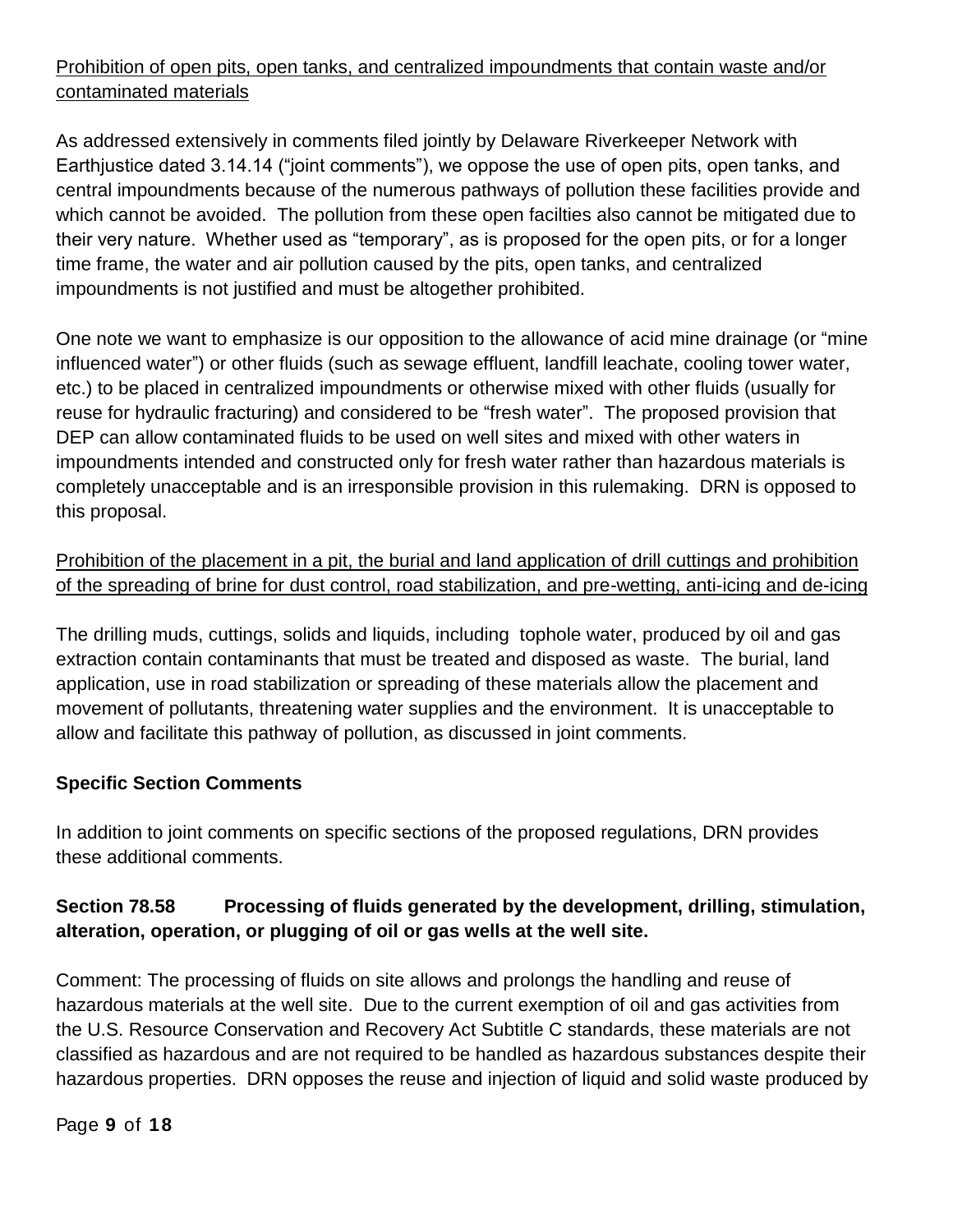hydraulic fracturing ("fracking") or by the development, drilling, stimulation, alteration, operation, or plugging of oil or gas wells on a well site unless Safe Drinking Water Act standards are applied to the reused or "recycled" materials.

Safe Drinking Water Act water quality standards must be applied to ensure the fluids being reused do not exceed safe limits because these fluids are being injected through the aquifer and can leak into the groundwater from pits or tanks or as a result of casing or cement leakage or construction flaws, can spill on the surface and seep into the ground or migrate through underground fissures and fractures to groundwater, surface water, or the surface of the land. This exposes aquifers, water supplies, and the environment to an unacceptable risk of contamination.

As explained in a report by hydrogeologist Paul Rubin, aquifers need to be protected into the future and the long life of aquifers and their irreplaceable nature require that the measures used to isolate gas and pollutants from water must be long-lived as well. Cement and steel casing now available and employed will fail in 100 years or less. This means that wells will inevitably leak gas and contaminated fluids into aquifers within 100 years, adversely impacting the use of groundwater by future generations.<sup>28</sup>

Even if cement were to successfully isolate contaminants from aquifers and surface waters and land, naturally occurring and seismically induced vertical fractures or other conduits such as water wells or abandoned gas wells, or frack-induced fractures that leave the target zone and enter other formations can be expected to allow contaminated fluids and gas to migrate to water supplies, to the land surface, and to other non-target receptors.

As explained by hydrogeologist Tom Myers, fluids can be expected to migrate from the Marcellus formation to aquifers and the surface from fracked shale gas wells, potentially contaminating water sources. 29

The lack of water quality standards for produced water or flowback that is reused poses a substantial water quality problem. Operators reported to the GAO that they "treat the water to meet their own operating requirements" and that "…they had previously treated the water to a very high quality before reusing it for hydraulic fracturing, they are currently experimenting with lower levels of treatment."<sup>30</sup> For example, one operator reported that they used to remove the salt but no longer go to that expense to reduce operating costs and are considering eliminating other treatment if the reused wastewater can still meet their individual operating needs. $31$ 

<sup>&</sup>lt;sup>28</sup> Paul Rubin, Report for the Delaware River Basin Commission on Natural Gas Development Regulations December 9, 2010, Article 7 of Part III - Basin Regulations, 2011.

<sup>&</sup>lt;sup>29</sup> Tom Myers, "Potential Contaminant Pathways from Hydraulically Fractured Shale to Aquifers", Ground Wat er© 2012, National Ground Wat er Association. doi: 10.1111/ j.1745-6584.2012.00933.x

<sup>&</sup>lt;sup>30</sup> The Nature Conservancy, "Natural Gas Pipelines," Excerpt from Report 2 of the Pennsylvania Energy Impact s Assessment , December 16, 2011, at 8.

 $31$  lbid.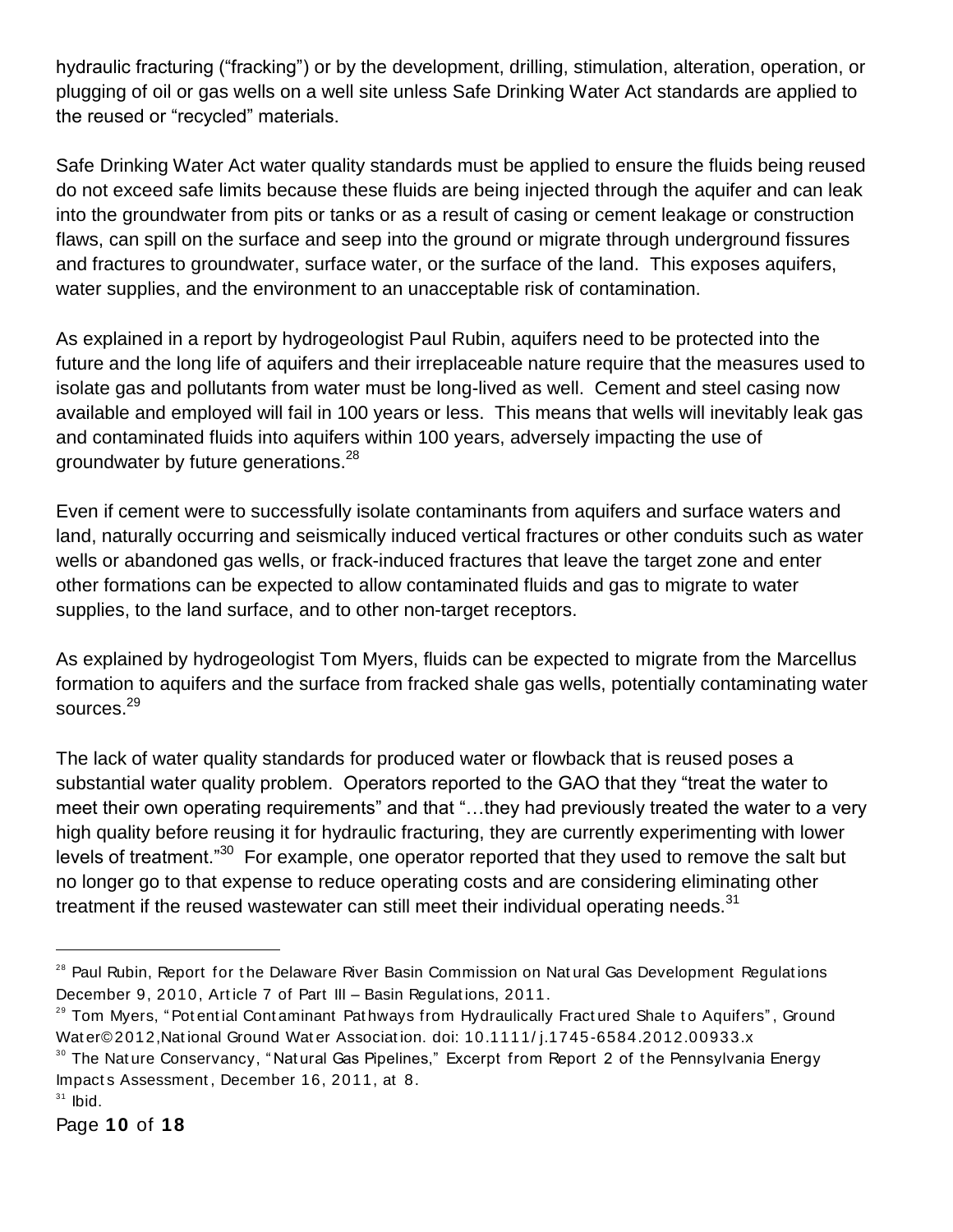One problem caused by reuse is the resulting concentration of certain contaminants. Reuse of this produced water will generally increase the contaminant load in the produced water in the subsequent well, both from additives and formation contaminants because there will be no dilution of the contaminants. If a leak occurs in the top few hundred feet in the well being fractured, the leak will contain very contaminated water under high pressure, and even a small leak can release large amounts of contaminants that can pollute aquifers and usable domestic water.<sup>32</sup>

Fluids containing chemicals comingle with formation fluids and the toxic contaminants they naturally contain during the construction, drilling, stimulation (such as fracking), and extraction and production of gas from the gas well. Drill cuttings and muds that are produced by drilling and fracking also mix with these fluids during well development and may be stored together in pits or tanks. The chemical additives used in fracking are examined in New York State's Draft Supplemental Generic Environmental Impact Statement (DSGEIS). Table 5-3 lists many of the fracking chemicals , which include biocides, friction reducers, scale inhibitors, proppants, stabilizers, gelling agents, surfactants, corrosion inhibitors, cross linkers, iron control, and acids.<sup>33</sup>

Chemical suppliers operating in Pennsylvania's Marcellus Shale, West Virginia, and other states provided additive product compositional information to New York which includes approximately 260 unique chemicals whose CAS numbers have been disclosed to the New York Department of Environmental Conservation (DEC) and an additional 40 compounds which require further disclosure since many are mixtures. Table 5.4 of the DSGEIS lists products which only partial chemical composition information has been provided to the DEC. Table 5.6 is a list of chemical constituents and their CAS numbers that have been extracted from complete chemical compositional information and MSDS information submitted to New York and includes nearly 200 products used or proposed for use in hydraulic fracturing operations. Compound specific toxicity data are limited for many of the chemical additives so chemicals are grouped together based on their chemical structure in Table  $5-7.^{34}$ 

According to the GAO, produced water is "generally of poor quality, with levels of contaminants varying widely".<sup>35</sup> Fracking can yield poorer quality produced water than other extraction

<sup>32</sup> Glenn C. Miller, Ph. D., *Comments to Delaware Riverkeeper Network on the Delaware River Basin Commission's Draft Proposed Natural Gas Development Regulations*, 2011.

<sup>&</sup>lt;sup>33</sup> NYSDEC Draft Supplement al Generic Environment al Impact St at ement on the Oil, Gas, and Solut ion Mining Regulat ory Program (DSGEIS), Sept 30, 2009.

<sup>&</sup>lt;sup>34</sup> NYSDEC Draft Supplement al Generic Environment al Impact St at ement on the Oil, Gas, and Solut ion Mining Regulat ory Program (DSGEIS), Sept 30, 2009. Pages 5 -34 – 5-62.

Page **11** of **18** <sup>35</sup> US General Account ability Office, *Information on the Quantity, Quality, and Management of Water Produced During Oil and Gas Production*, GAO-12-56, January 2012.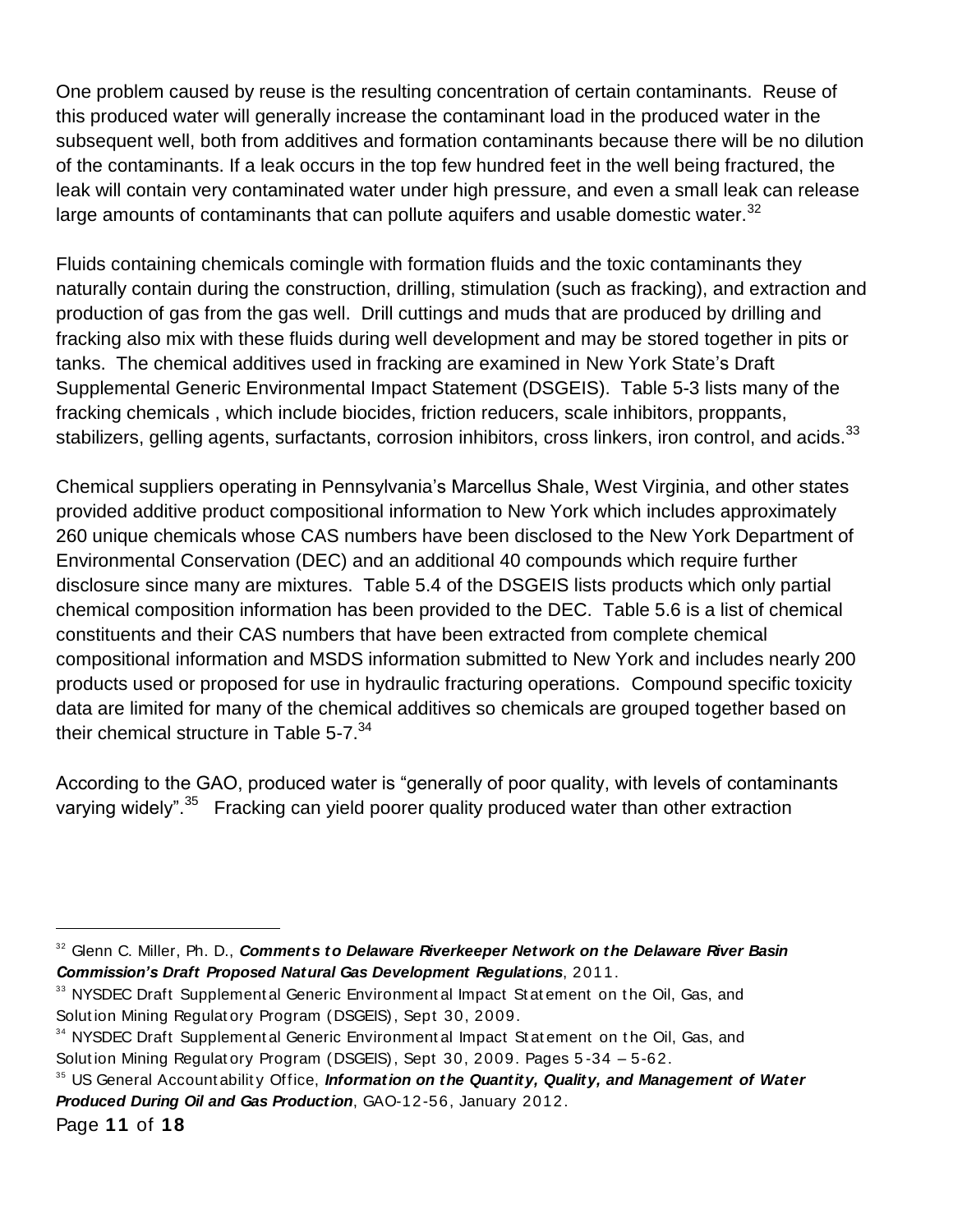processes.<sup>36</sup> A previous study from the U.S. Department of Energy concludes that produced water from gas drilling is 10 times more toxic than those from off shore oil drilling.  $37$ 

Adding to pollution dangers posed by the reuse or recycling of frack fluids, Marcellus Shale contains radionuclides including uranium-238, thorium-232, and their decay products. Radioactive concentrations in the Marcellus Shale formation are at concentrations 20 to 25 times background, making shale gas wastewater extremely radioactive.<sup>38</sup> The produced water from Marcellus Shale has higher levels of radionuclides than water from Barnett Shale wells, according to the GAO.<sup>39</sup>

In a letter to PADEP in 2011, EPA highlighted the presence of radionuclides, along with other contaminants, as present in wastewater resulting from gas drilling operations and emphasized the importance of investigating the presence of radionuclides in public water supplies and their persistence in wastewater effluent.<sup>40</sup>

Sampling and data-gathering by New York State detected radiological parameters in Marcellus Shale flowback, including Radium-226<sup>41</sup>, the longest lived isotope of radium with a half-life of 1600 years. Gross Alpha, Gross Beta, Total Alpha Radium and Radium-228 were also found. $^{42}$ Radioactivity levels may more often than not exceed safe drinking water levels but with no testing or treatment required before reuse, these dangerous contaminants will not be controlled.

Reused frack fluid may also contain constituents found in frack wastewater. New York's DSGEIS contained a list of constituents in gas drilling Marcellus shale wastewater from Pennsylvania and West Virginia.<sup>43</sup> Many are hazardous, some have known harmful health impacts, some are carcinogenic. New York tested flowback from these shale gas extraction operations in Pennsylvania and West Virginia and found 154 parameters.<sup>44</sup>

 $\overline{a}$ 

<sup>39</sup> US General Accountability Office, *Information on the Quantity, Quality, and Management of Water Produced During Oil and Gas Production*, GAO-12-56, January 2012.

 $36$  Ibid.

<sup>&</sup>lt;sup>37</sup> U.S. Dept. of Energy, Argonne National Laboratory, "A White Paper Describing Produced Water from Product ion of Crude Oil, Nat ural Gas, and Coal Bed Met hane" , January 2004.

<sup>&</sup>lt;sup>38</sup> Marvin Resnikoff, Ph.D., Radioactive Waste Management Associates, "Comments on Marcellus Shale Development", October 2011.

<sup>&</sup>lt;sup>40</sup> USEPA letter from Shawn M. Garvin, Regional Administrator to The Honorable Michael Krancer, Acting Secret ary, PADEP, 3.7.11.

 $41$  Ibid. Table 5.24.

 $42$  Ibid.

<sup>&</sup>lt;sup>43</sup> NYSDEC Draft Supplement al Generic Environment al Impact St at ement on the Oil, Gas, and Solution Mining Regulat ory Program (DSGEIS), 2009, Tables 5 -8 and 5-9, p. 5-109

<sup>&</sup>lt;sup>44</sup> New York State Department of Environmental Conservation, **Revised Draft Supplemental Generic** *Environmental Impact Statement on the Oil, Gas, and Solution Mining Regulatory Program, Well Permit Issuance for Horizontal Drilling and High-Volume Hydraulic Fracturing to Develop the Marcellus Shale and other Low-Permeability Gas Reservoirs*, Sept ember 2011, Table 5.9.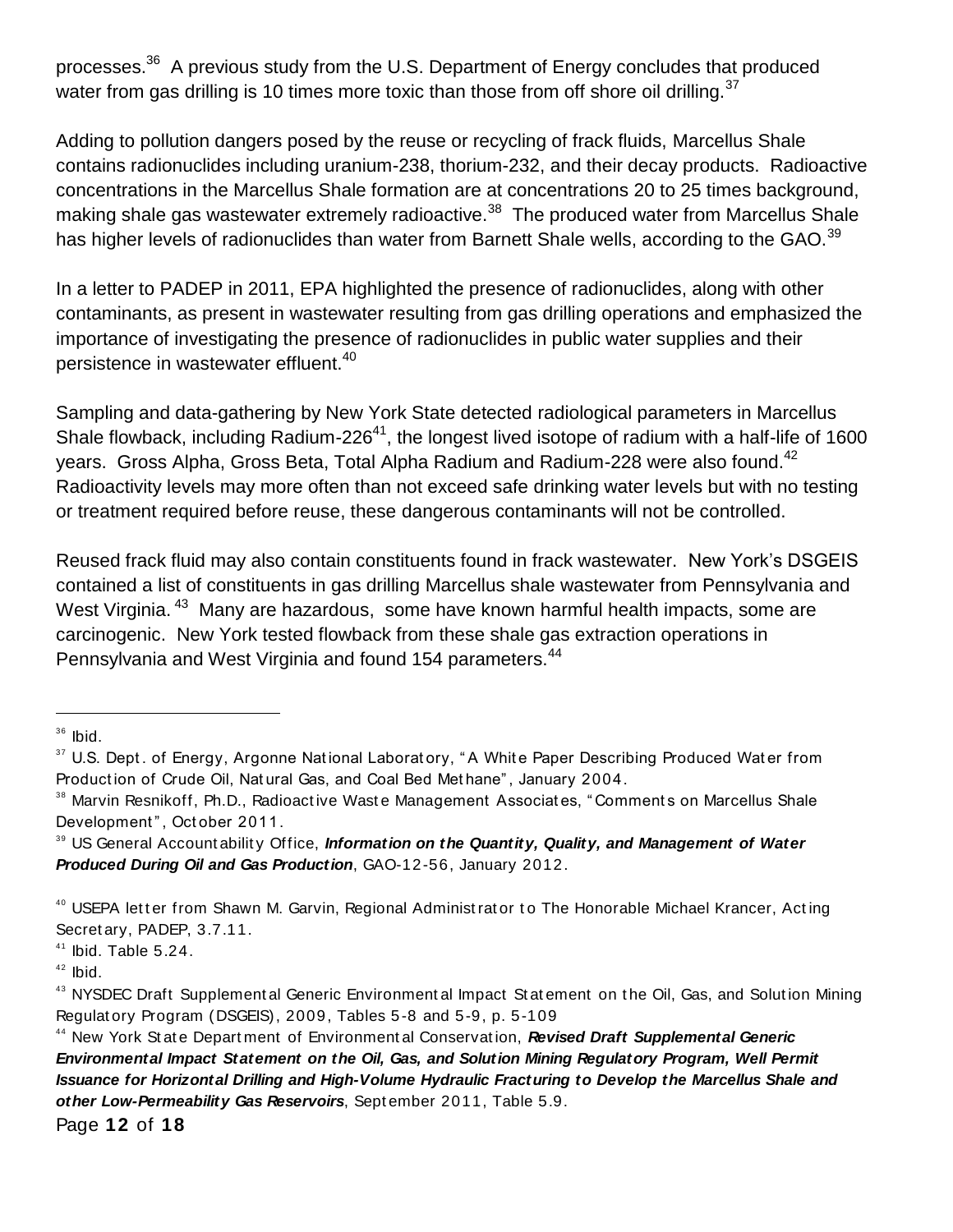Attached is a table with 20 chemicals commonly used in fracking with data culled from a Marcellus Shale Coalition Report (the Hayes Report) (Attachment 1). These chemicals were also disposed of at the Love Canal site in Niagara Falls, New York, one of the most infamous hazardous waste health disasters in the U.S. in the last 50 years. It is important to note the levels detected in flowback water as reported in the Hayes Report compared to maximum contaminant levels for the regulated chemicals listed. This table illustrates the public health risks that arise from the handling, use and reuse of these dangerous and toxic materials.<sup>45</sup>

Furthermore, there may be constituents in flowback and produced waters from gas development that are not regulated under the Safe Drinking Water Act even though they have human health risks and ecosystem/environmental impacts. Some substances are chemicals that are unregulated and for which there is no maximum contaminant level (MCL) yet set by U.S. Environmental Protection Agency (EPA) or the State for drinking water quality. Many of these are known as "emerging contaminants" and have known harmful human health effects but standards are still in the process of being developed. These pose additional unacceptable risks because they may be released into the environment without detection or any requirement for monitoring, detection, or treatment. Some of these are endocrine disruptors (EDC) or pharmaceuticals that may occur in gas drilling wastewater.<sup>46</sup>

EDCs used in hydraulic fracturing fluids and found in flowback are of special concern due to the biological effects of these constituents at extremely low concentrations. Suspected EDC's found in gas drilling wastewater include arsenic and selenium; hydraulic fracturing fluids may contain others such as 2BE, 2-Ethylhexanol, and Crystalline Silica. Scientists and health professionals are beginning to analyze these materials and measure their impacts on human health in a different way, testing these compounds at very low levels in the range of human exposures and at various endpoints.<sup>47</sup>

In an effort to protect human health from these very dangerous materials, scientists are concluding that there are no safe doses for endocrine disrupters; the fact that they have biological effects proves that EDC's have biological activity – what the induced effects are is the question.<sup>48</sup> As stated by Linda Birnbaum, Director, National Institutes of Health, "It is time to start the conversation between environmental health scientists, toxicologists, and risk assessors to determine how our understanding of low-dose responses influence the way risk assessments are

<sup>&</sup>lt;sup>45</sup> Hydroquest for Delaware Riverkeeper Network, "Partial comparison of chemicals buried at the Love Canal site in NYS, USA, with gas industry flowback water chemicals used in hydraulic fracturing on 19 gas wells", 1.30.2014.

<sup>&</sup>lt;sup>46</sup> 2010 NWRI Final Project Report on "Source, Fate, and Transport of Endocrine Disruptors, Pharmaceuticals, and Personal Care Products in Drinking Water Sources in California", May 19, 2010. http://www.nwri-usa.org/pdfs/cecresearchprofile.pdf

<sup>&</sup>lt;sup>47</sup> Vandenberg et. al., "Hormones and Endocrine-Disrupting Chemicals: Low-Dose Effects and Nonmonotonic Dose Responses" , The Endocrine Societ y, doi:10.1210/ er.2011 -1050, 3.14.12.

<sup>&</sup>lt;sup>48</sup> Laura Vandenberg, Tufts University, "There Are No Safe Doses for Endocrine Disruptors", Environmental Healt h News, 3.12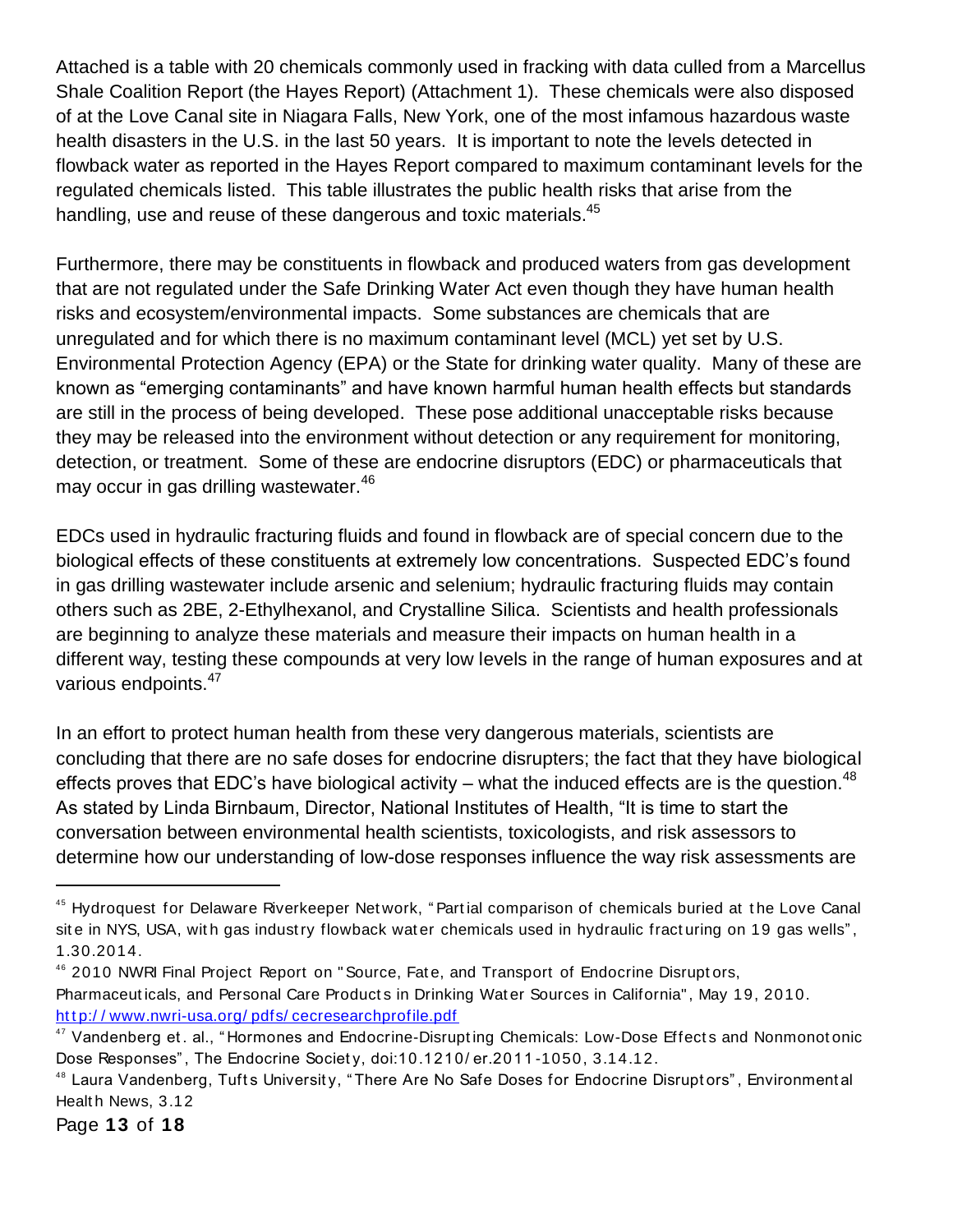performed for chemicals with endocrine-disrupting activities. Together, we can take appropriate actions to protect human and wildlife populations from these harmful chemicals and facilitate better regulatory decision making".<sup>49</sup>

The track record of the industry in terms of spills, well bore failures, and other pollution incidents as reported in numerous investigative reports, on *SKYTRUTH<sup>50</sup>* and *FRACTRACKER<sup>51</sup> ,* and as evidenced by PADEP's on-line reporting platform, is poor in terms of compliance and frequency of accidents that result in adverse environmental impacts and/or pollution to the waters of the Commonwealth..

Pollution incidents from accidents and the mishandling of frack fluids and other produced fluids that would be reused or recycled on site in Pennsylvania continue to occur. The poor record of operators reinforces our lack of support for the handling and reuse of this material on well sites. Unless Safe Drinking Water Act water quality standards are required to be met for fluids that are reused and unless the handling is done with maximum oversight and in highly controlled conditions, it is an unacceptable risk to Pennsylvania's public and the environment to allow the processing and use, reuse or recycling of any materials that are produced by natural gas drilling or fracking.

**Section 78.66 Requirements for the reporting and remediation of releases.** (i) *A spill or release of a regulated substance causing or threatening pollution of the waters of this Commonwealth*, [shall comply with the following reporting and corrective action requirements: of § 91.33 (relating to incidents causing or threatening pollution).]

Comment: Remove "regulated" and include any substance causing or threatening pollution of the waters or nearby environment/ground/groundwater and air of the Commonwealth. If regulated is not removed, DEP should define all "regulated substances" and ensure that, for example, sediment pollution is also specifically listed and included since earth disturbance and soil erosion and impacts can cause significant harm to nearby water resources. If a substance is not "regulated specifically by DEP" but can still cause pollution or threaten pollution of the waters, that substance should be reported.

DEP should expand releases to include not only threats to waters (vernal pools, groundwater, surface water, wetlands) but also releases to air and local environment, upland areas including the ground.

# *A spill or release of 5 gallons or more of a regulated substance over a 24-hour period*

<sup>49</sup> Linda S. Birnbaum, Director, NIEHS and NTP, National Institutes of Health, U.S. Department of Health and Human Services, " Environment al Chemicals: Evaluat ing Low-Dose Effect s" , doi:10.2189/ ehp.1205179, Environment al Health Perspectives, Vol. 120, Number 4, April 2012.

<sup>50</sup> www.**[skytruth](http://www.skytruth.org/)**.org

<sup>&</sup>lt;sup>51</sup> http://www.fractracker.org

Page **14** of **18**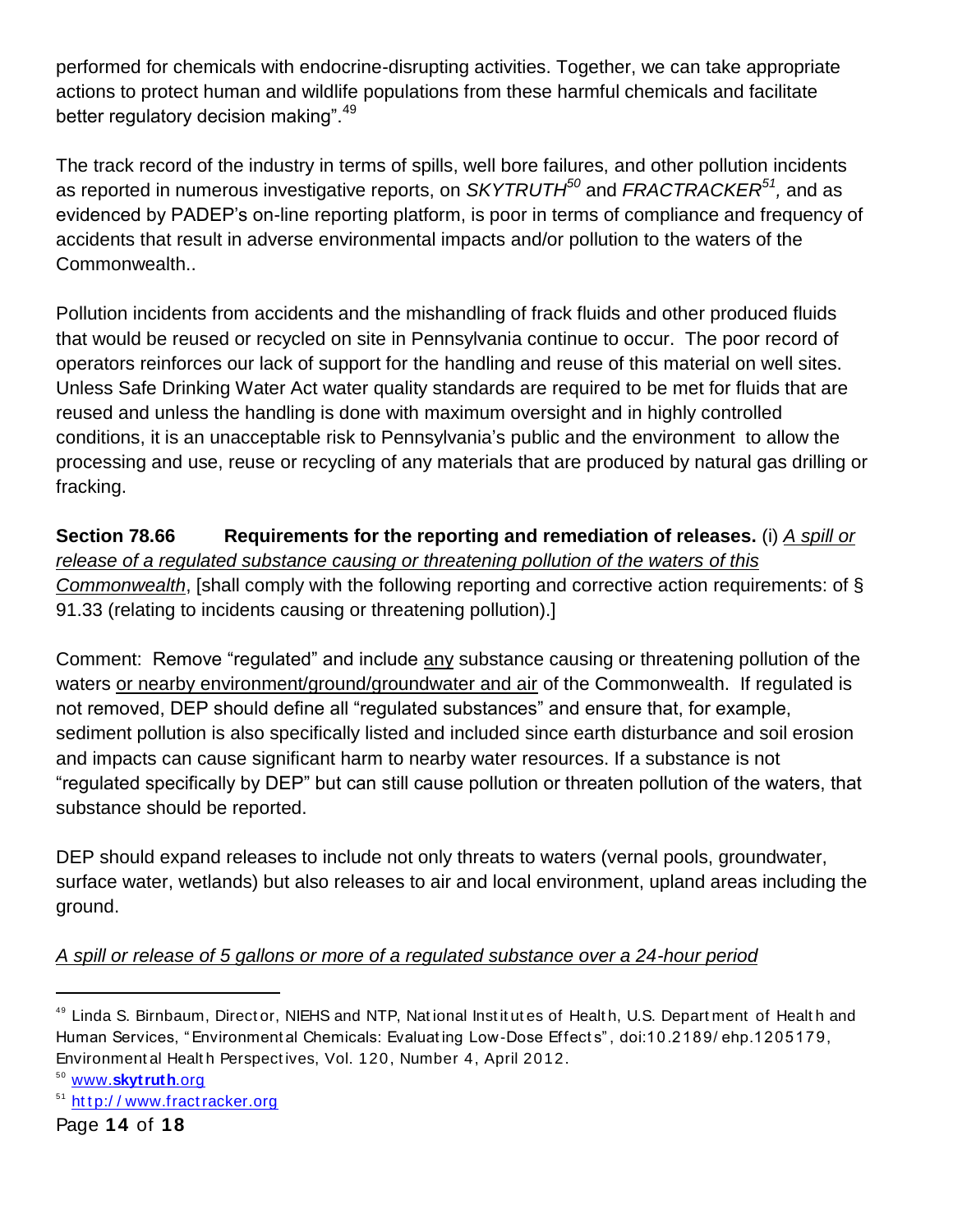### *that is not completely contained by a containment system*.

Comment: Since the nature of the chemicals used for fracking and the flowback include a mix of many different constituents, DEP should expand and strengthen this provision to include any release of substances (regardless of quantity or timing) where containment is not working or ineffective and where harm could be caused to the environment, air, ground or nearby water bodies.

For example, according to the EPA, one gallon of motor oil can contaminate one million gallons of water— that's a years' supply of freshwater for 50 people. So any substance of any size that is spilled should be accounted, cleaned up and reported. Testing upstream and downstream of the spill or in the soil layers should also be required to ensure adequate clean up. DEP should remove the 24 hour timeframe or clarify that if a persistent spill is occurring over a long timeframe, reports are filed daily until the spill has been contained properly and cleaned up.

Comment: Section 91.33 states that if a pollution event occurs, the polluter must "*immediately notify the Department by telephone of the location and nature of the danger and, if reasonably possible to do so, to notify known downstream users of the waters.*" Because of the highly industrial nature of gas drilling and the multitude of chemicals used in the process as well as often the close proximity to people's homes or because of operation in very sensitive natural habitats, it is critical that the regulation goes farther than 91.33 in way of public notification of spills and threats to ensure the public is protected.

It would be unreasonable NOT to contact downstream water users so that must be a requirement of the regulations – again due to the nature of the combination of chemicals these operators use. Notifying downstream water users, local emergency response personnel, surrounding community members, and other agencies like the Fish and Boat Commission and the Game Commission should be required of the operator and laid out clearly in the operator's emergency response preparedness plan. Before an operator is permitted, they should be required to have a listing of all residences and businesses within a certain radius of the operation so that in the event of an emergency, those in the vicinity can be notified and move out of harm's way. The operator should have an emergency response plan that includes all residences in the vicinity with various methods of contact information as well as the Department numbers and other agencies who are responsible to ensuring enforcement is followed through.

Due to the nature and extent of gas drilling, a public notification system involving possibly a siren or other public notification where signs are posted throughout the community of a certain radius from the industrial activity should be required of the operator, perhaps similar to that at a nuclear power plant – again to ensure the public gets timely notification of community threats.

Signs would have an emergency contact number, radio station, TV station, and website where people can obtain quick information on the current threat. The operator should have to maintain

Page **15** of **18**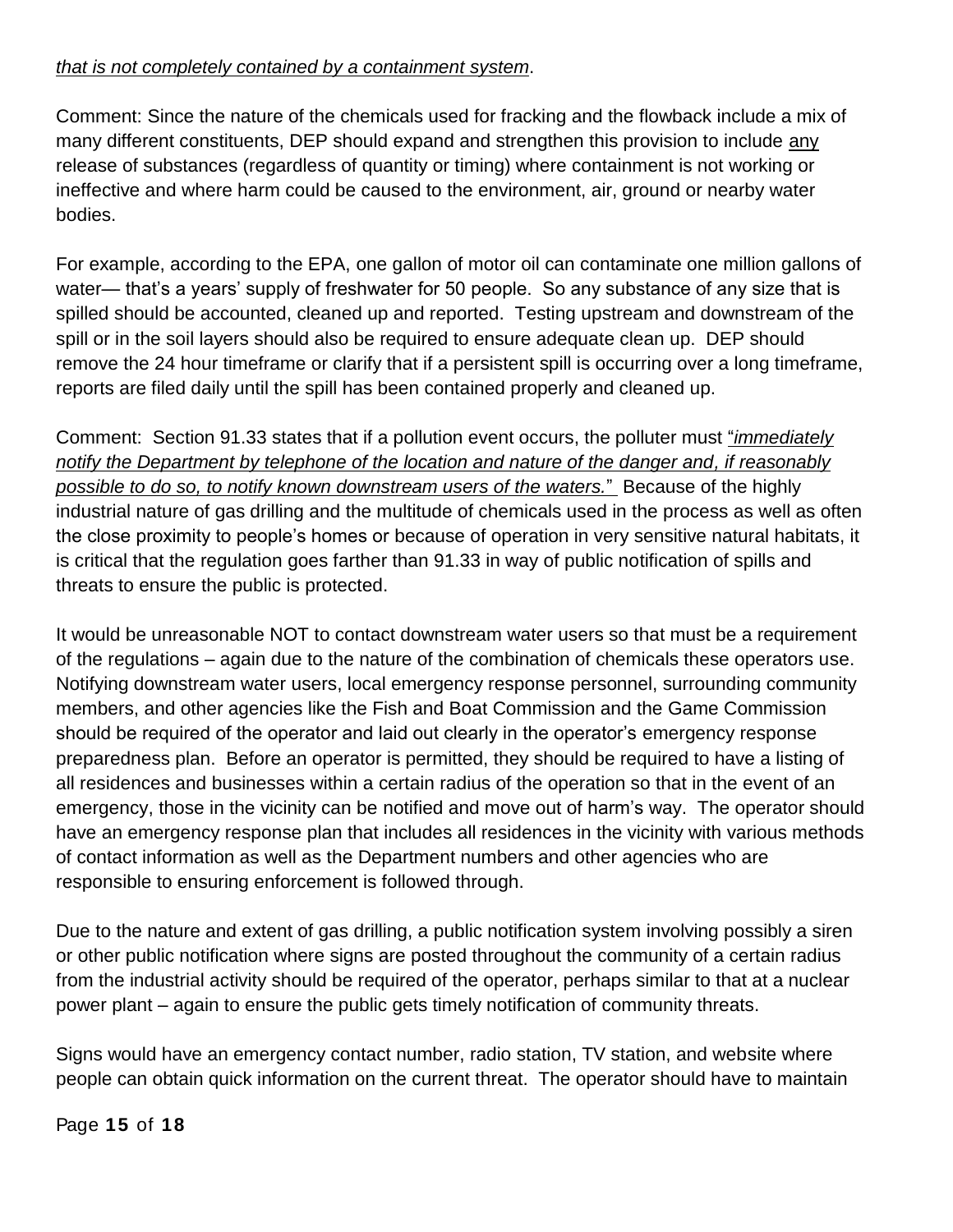and share these public emergency contact outlets regularly in the news and in the media to ensure the community becomes educated on where to look if an emergency occurs and how to obtain accurate and timely information about the immediate pollution event.

How is Pennsylvania Emergency Management Agency (PEMA), and the Coast Guard's National Response Center (NRC), and other agencies incorporated into the emergency response triage and protocol for the operator?

*(1) Spills or releases to the ground of less than 42 gallons at a well site that do not impact or threaten to pollute of waters of the Commonwealth may be remediated by removing the soil visibly impacted by the release and properly managing the impacted soil in accordance with the Department's waste management regulations. The operator or responsible party shall notify the Department of its intent to remediate a spill or release in accordance with this paragraph at the time the report of the spill or release is made. Completion of the cleanup should be documented through the process outlined in 25 Pa.Code § 250.707(b)(1)(iii)(B) (relating to statistical tests).*

*(2) For spills or releases to the ground of more than 42 gallons or that impact or threaten pollution of waters of the Commonwealth, the operator or responsible person may satisfy the requirements of this subsection by demonstrating attainment of one or more of the standards established by Act 2 and 25 Pa.Code Chapter 250 (relating to administration of land recycling program).*

Comment: How did DEP select 42 gallons as a cut off for remediation measures required? Is this based on some kind of scientific reasoning or contamination equation? As indicated above, this 42 gallon cut off is grossly unprotective of the environment and the surrounding community, especially due to the nature of the chemicals used by oil and gas operations. Chemicals could leach into the ground and depending on the depth of the water table, impact groundwater. As such, the requirements of monitoring laid out at 25 Pa.Code § 250.707(b)(1)(iii)(B) is likely not protective enough. For example, much of this code outlines samples being taken and *"compared with the Statewide health MSC as determined using Tables 1—4 and 6 in Appendix A".* However many of the chemicals used in gas drilling do not have MSC established. How can DEP protect the public from these pollution threats if there are no established limits?

The timeframe of sampling outlined in 25 Pa.Code § 250.707(b)(1)(iii) may also not be long enough to detect problems in groundwater or during soil and groundwater migration and the regulations allow some variance to monitoring methodology. For example, the code reads "*In lieu of eight-quarter sampling in subparagraphs (iii) and (v), the Department may allow the eight samples to be taken during a period of four quarters, or less with written approval from the Department if the following criteria can be met".* More frequent sampling and sampling over a longer amount of time would be more protective and help guard against legacy issues and contamination that might take time to be detected.

Page **16** of **18**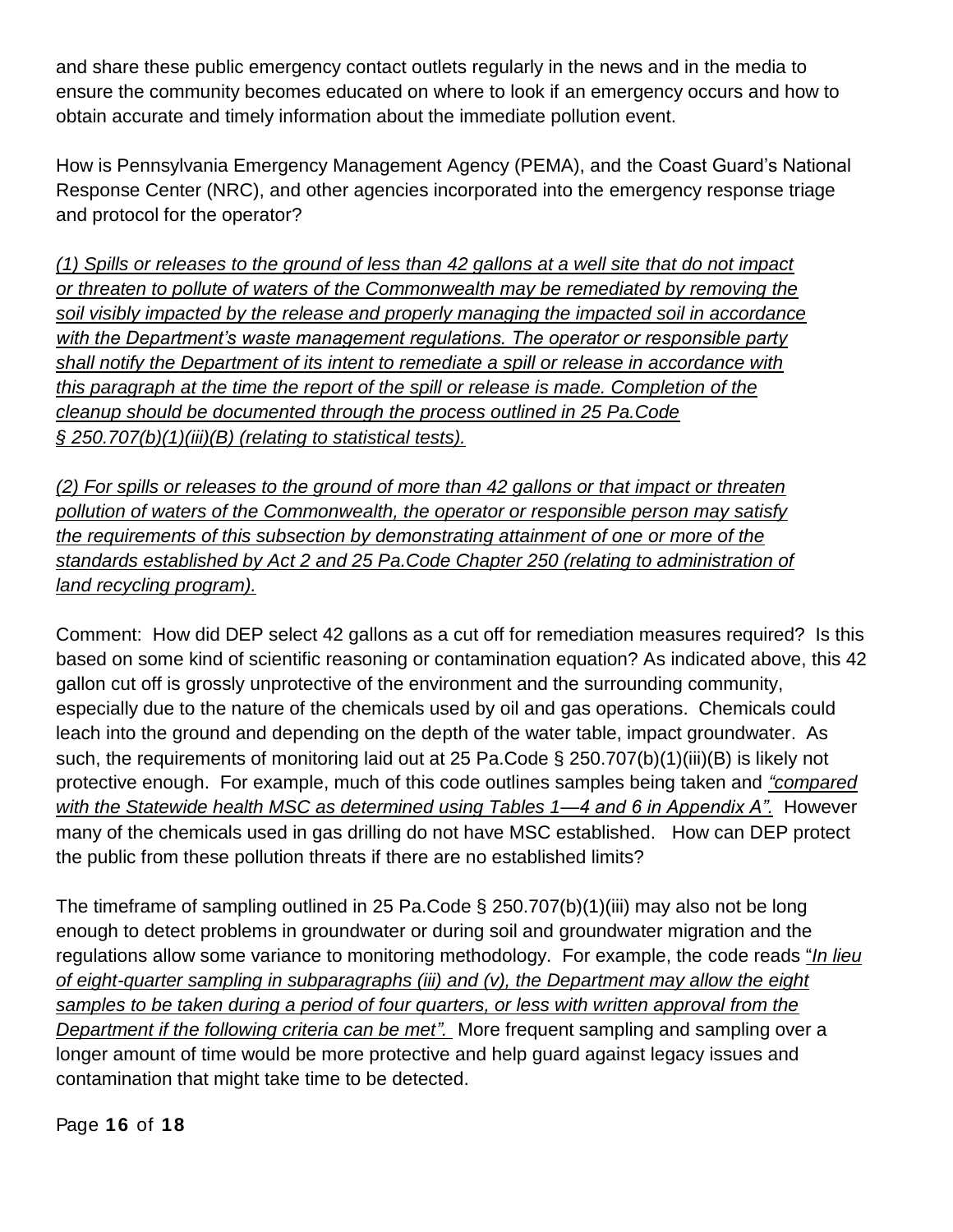For soil contamination - the code reads, "*The minimum number of samples to be collected is ten from the background reference population and ten from each distinct area of contamination*". Is this number of samples protective enough and thorough enough due to the nature of this type of oil and gas operation or should more samples be required? How does DEP ensure that proper sample locations are selected for sampling contamination? What kind of independent testing will be conducted by DEP for larger spills? Where are those measure and protocols outlined?

For groundwater contamination, the code reads, "*On each onsite well, eight samples shall also be collected during the same eight-quarter period*." Due to the nature of the chemicals and groundwater movement over time, required sampling for only two years after an incident could lead to legacy pollution that goes undetected. Longer sampling requirements should be required due to the highly toxic nature of the materials used at the oil and gas operations.

25 Pa.Code § 250.707(b)(1)(iii) reads – "*For groundwater attainment determination at each compliance monitoring well, subparagraph (i) or (ii) shall be met in addition to the attainment requirements in §250.702 and §250.704 (relating to general attainment requirements for groundwater). Seventy-five percent of all samples collected within each monitoring well over time shall be equal to or less than the Statewide health standard or the limit related to PQLs with no individual sample exceeding both of the following: (A) Ten times the Statewide health standard on the property. And B) Two times the Statewide health standard beyond the property boundary.* These standards are not protective of public health, since these highly industrial processes are taking place so near groundwater that is used by the community. Rural areas rely on groundwater for their water supply so because of this close nexus of industry to rural water supply, more protective measures need to be in place to better protect the public. And again, if there are no health standards for some of the chemicals used by the industry, then the public is also not protected due to inadequate standards. How does DEP rectify this issue?

Because methane is considered "naturally occurring", it also appears that through this code, migration of this substance will not be regulated as heavily as non-naturally occurring constituents. How does the Dept. plan on ensuring gas migration issues that are common, are addressed and the public is protected? What long term monitoring is required by DEP?

*§ 250.704.General attainment requirements for groundwater. (a)For any standard selected, the attainment demonstration for the groundwater media shall be made at the point of compliance as defined in Subchapters B—D (relating to background standards; Statewide health standards; and site-specific standards).*

Comment: As mentioned above, how does DEP reconcile the point that there are not statewide health standards for all of the contaminants that are used in the drilling process?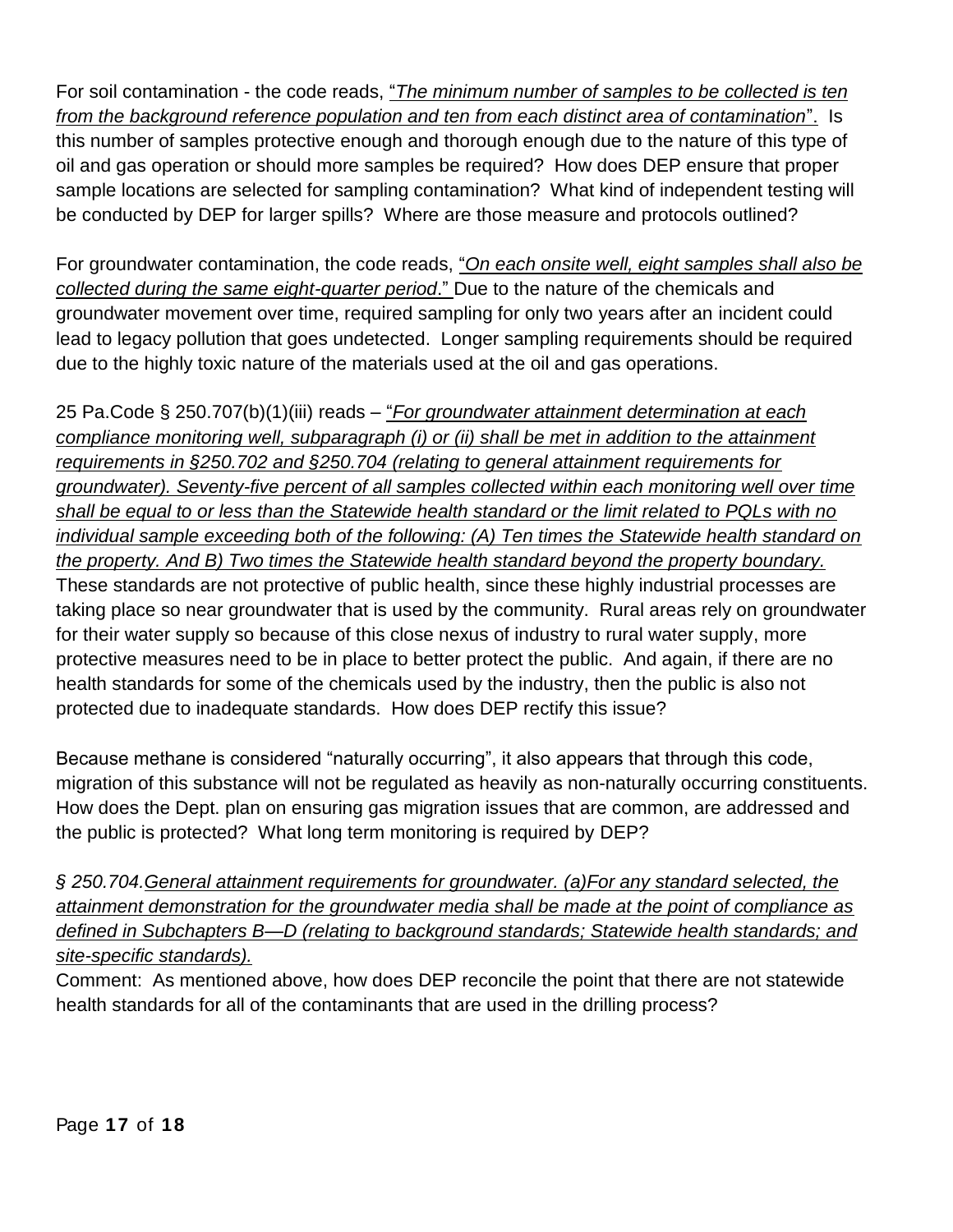We thank the Environmental Quality Board for the opportunity to comment on the proposed rulemaking and for the extension of the comment period to 90 days. DRN requested a 120 day comment period so the extension did not satisfy our request and did not allow for the full and robust public input for which we advocate but the additional 30 days did allow for more public participation in this rulemaking. Similarly, we appreciate the added public hearings that allowed for additional public testimony although we do not feel enough public hearings were held in various locations and times (especially due to extreme weather on some hearing dates) to allow for all geographic regions to take part without personal hardship.

Sincerely,

Mayo 16. vou Rom

Tray Carriao

Maya K. van Rossum Tracy Carluccio the Delaware Riverkeeper **Deputy Director** 

Attachment: Attachment 1 – Hydroquest Table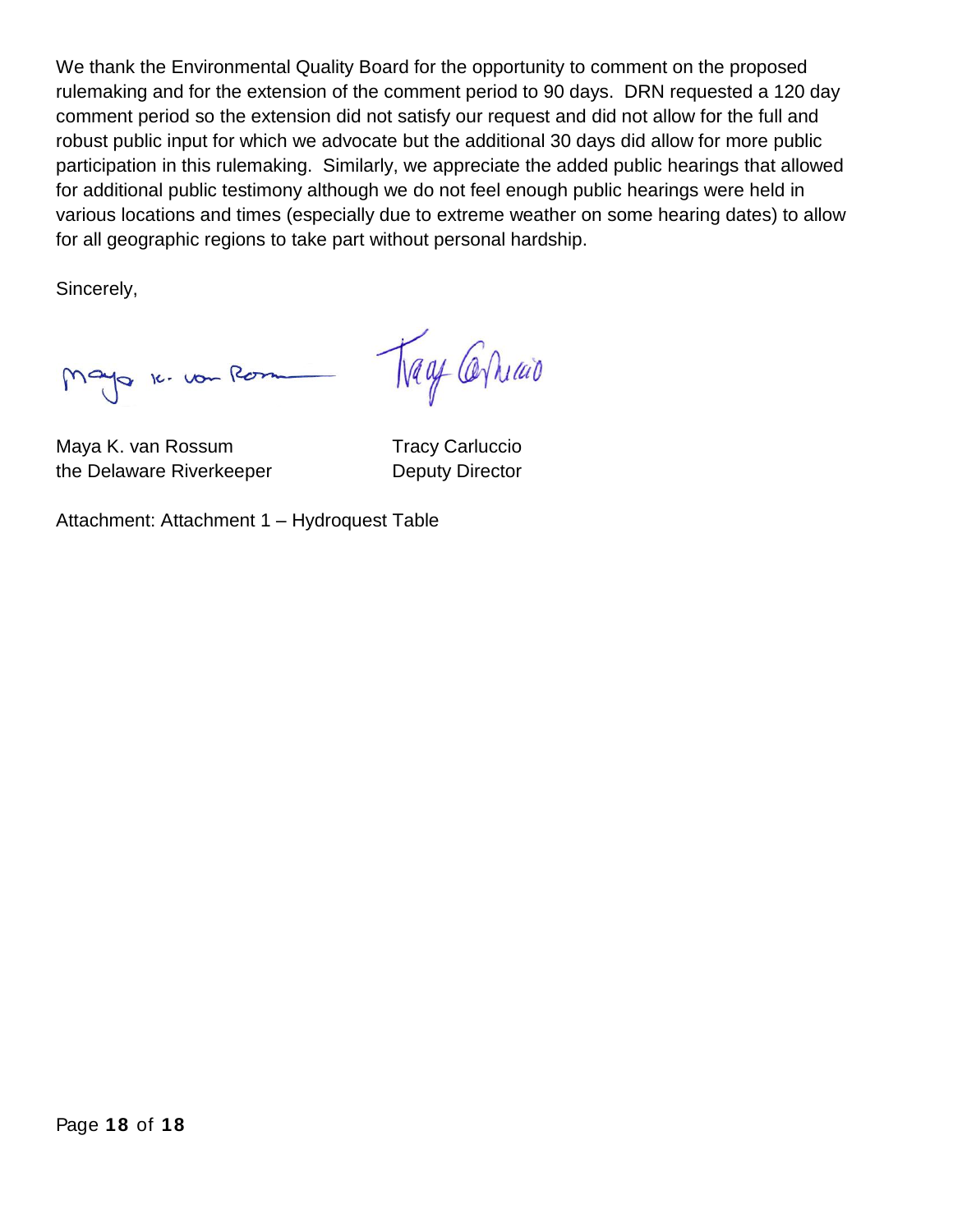**Table 2: Partial comparison of chemicals buried at the Love Canal site in NYS, USA with gas industry flowback water chemicals used in hydraulic fracturing on 19 gas wells. Chemical migration occurred outward from Love Canal, as it does from state regulated gas wells. DW: Drinking Water**

| Love Canal/Gas Well<br><b>Contaminant</b><br>(Chemical Parameter)                                                 | <b>Love Canal</b><br><b>Data Source</b> | 2009 Gas Industry<br><b>Data Source</b><br>(ASWCMC <sup>2</sup> ) | <b>Flowback water</b><br>- high concen-<br>tration examples<br>(ug/L or ppb) | <b>DW: Legally</b><br>Enforceable Fed.<br><b>Maximum</b><br><b>Contaminant</b><br>Level (ppb) | <b>Potential Health Effects from Long-</b><br>Term Exposure above the MCL |
|-------------------------------------------------------------------------------------------------------------------|-----------------------------------------|-------------------------------------------------------------------|------------------------------------------------------------------------------|-----------------------------------------------------------------------------------------------|---------------------------------------------------------------------------|
| Benzene*                                                                                                          | EPA 1982                                | Hayes Report <sup>1</sup>                                         | 2,000                                                                        | 5                                                                                             | Anemia; increased cancer risk                                             |
| Ethylbenzene                                                                                                      | <b>EPA 1982</b>                         | Hayes Report                                                      | 270                                                                          | 700                                                                                           | Liver or kidney problems                                                  |
| 1,2,3-Trichlorobenzene*                                                                                           | <b>EPA 1982</b>                         | Hayes Report                                                      | 170                                                                          | -----                                                                                         |                                                                           |
| 1,3,5-Trichlorobenzene                                                                                            | EPA 1982                                | Hayes Report                                                      | 11,000                                                                       | ----                                                                                          |                                                                           |
| Toluene*                                                                                                          | EPA 1982                                | Hayes Report                                                      | 6,200                                                                        | 1,000                                                                                         | Nervous system, kidney, liver problems                                    |
| Xylenes (total)*                                                                                                  | EPA 1982                                | Hayes Report                                                      | 6,500                                                                        | 10,000                                                                                        | Nervous system damage                                                     |
| Acetone                                                                                                           | EPA 2003                                | Hayes Report                                                      | 66,000                                                                       | -----                                                                                         |                                                                           |
| Bis(2-chloroisopropyl)ether                                                                                       | EPA 1982                                | Hayes Report                                                      | 4,300                                                                        | -----                                                                                         |                                                                           |
| Bis (2-ethylhexyl) phthalate                                                                                      | EPA 1988                                | Hayes Report                                                      | 870                                                                          | 6                                                                                             | Liver problems; increased cancer risk                                     |
| Arsenic*                                                                                                          | EPA 1982                                | Hayes Report                                                      | 124                                                                          | 10                                                                                            | Skin damage; increased cancer risk                                        |
| Aluminum                                                                                                          | EPA 1988                                | Hayes Report                                                      | 47,200                                                                       | 200                                                                                           |                                                                           |
| <b>Barium</b>                                                                                                     | EPA 1982                                | Hayes Report                                                      | 13,900,000                                                                   | 2,000                                                                                         | Increase in blood pressure                                                |
| Calcium                                                                                                           | EPA 1988                                | Hayes Report                                                      | 33,000,000                                                                   | -----                                                                                         |                                                                           |
| Chromium*                                                                                                         | EPA 1982                                | Hayes Report                                                      | 460                                                                          | 100                                                                                           | Allergic dermatitis                                                       |
| Lead*                                                                                                             | EPA 1982                                | Hayes Report                                                      | 970                                                                          | Action level: 15<br>MCL goal: 0                                                               | Developmental delay; kidney<br>problems; high blood pressure              |
| Iron                                                                                                              | EPA 1988                                | Hayes Report                                                      | 223,000                                                                      | 300                                                                                           |                                                                           |
| Magnesium                                                                                                         | <b>EPA 1988</b>                         | Hayes Report                                                      | 2,020,000                                                                    | -----                                                                                         |                                                                           |
| Manganese                                                                                                         | EPA 1988                                | Hayes Report                                                      | 18,600                                                                       | 50                                                                                            |                                                                           |
| Sodium                                                                                                            | EPA 1988                                | Hayes Report                                                      | 95,500,000                                                                   | -----                                                                                         |                                                                           |
| Zinc*                                                                                                             | EPA 1982                                | Hayes Report                                                      | 247,000                                                                      | 5,000                                                                                         |                                                                           |
| *: U.S. EPA Love Canal Contaminant of Concern selected by the health assessor. U.S. National Library of Medicine. |                                         |                                                                   |                                                                              |                                                                                               | <sup>1</sup> : Report prepared for the                                    |

Marcellus Shale Coalition (with involvement of 17 member companies; test plan development by ASWCMC, PA DEP and WV DEP). **2** : ASWCMC: Appalachian Shale Water Conservation and Management Committee. Table prepared by HydroQuest for Delaware Riverkeeper Network. 1-30-14